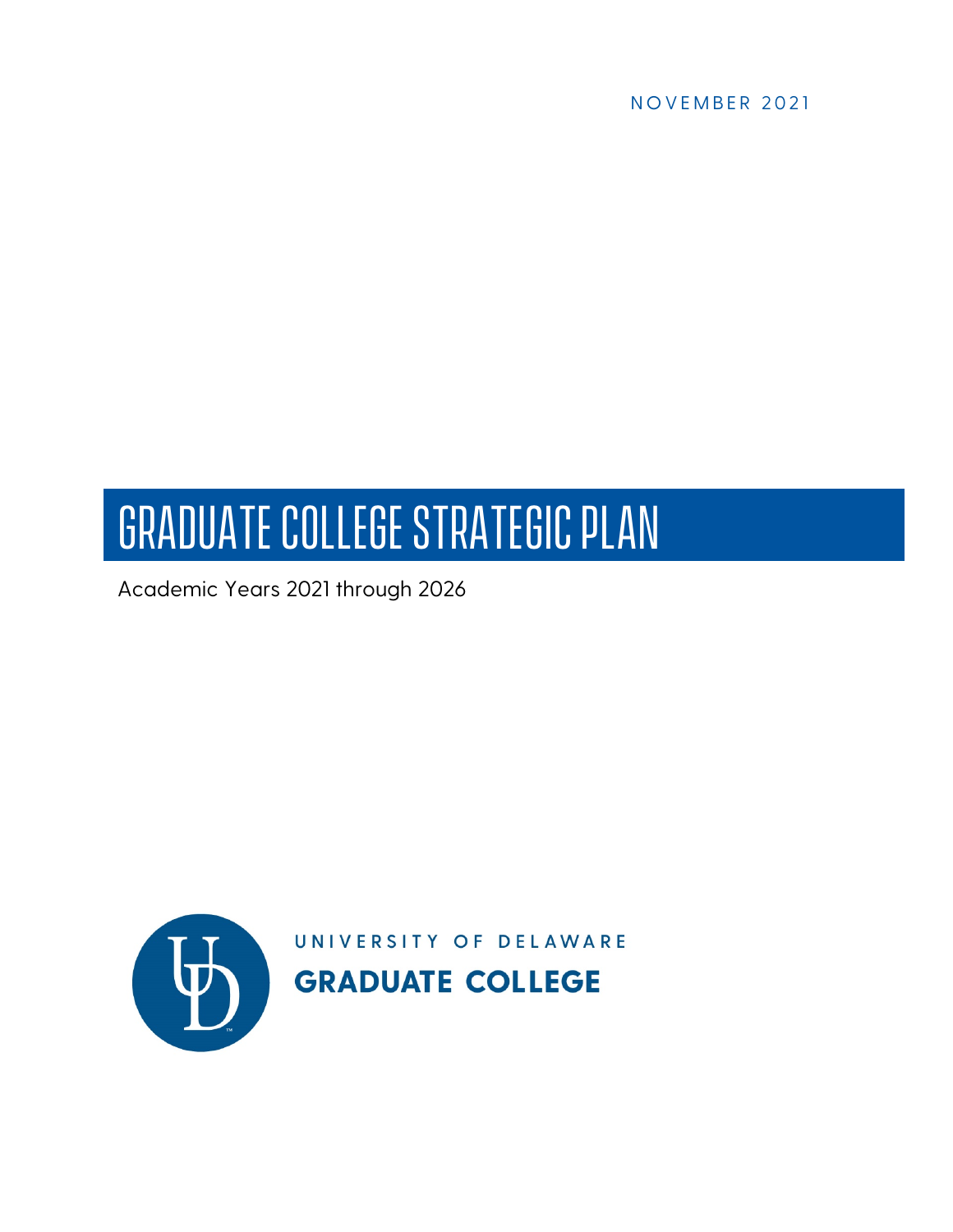### **Contents**

| INTRODUCTION                                    | 1              |
|-------------------------------------------------|----------------|
| From the Dean                                   | 1              |
| <b>Our Mission</b>                              | $\overline{2}$ |
| <b>Our Vision</b>                               | $\mathbf{2}$   |
| Our Leadership Team                             | 3              |
| OPERATIONAL EXCELLENCE                          | 4              |
| Objectives                                      | 4              |
| <b>Actions</b>                                  | 5              |
| Immediate (AY21-22)                             | 5              |
| Mid-Term (AY21-22 through AY23-24)              | 5              |
| Metrics                                         | 5              |
| <b>GRADUATE COMMUNITY</b>                       | 6              |
| Objectives                                      | 6              |
| <b>Actions</b>                                  | 6              |
| Immediate (AY21-22)                             | 6              |
| Mid-Term (AY21-22 through AY23-24)              | $\overline{7}$ |
| Long-Term (AY21-22 through AY25-26)             | 8              |
| Metrics                                         | 8              |
| INNOVATION IN GRADUATE EDUCATION                | 10             |
| Objectives                                      | 10             |
| <b>Actions</b>                                  | 11             |
| Immediate (AY21-22)                             | 11             |
| Mid-Term (AY21-22 through AY23-AY24)            | 12             |
| Long-Term (AY21-22 through AY25-AY26)           | 12             |
| Metrics                                         | 12             |
| PROFESSIONAL DEVELOPMENT                        | 14             |
| Objectives                                      | 14             |
| <b>Actions</b>                                  | 14             |
| Immediate (AY21-22)                             | 14             |
| Mid-Term (AY21-22 to AY23-24)                   | 15             |
| Long-Term (AY21-22 to AY25-26)                  | 16             |
| Metrics<br>For Overall Professional Development | 16<br>16       |
| For Leadership and Management Competency        | 17             |
| For Teaching and Mentoring Competency           | 17             |
| For Career Navigation Competency                | 17             |
| For Communication Competency                    | 18             |
| For Personal Growth and Wellbeing Competency    | 18             |
| RECRUITMENT AND RETENTION                       | 19             |
| Objectives                                      | 19             |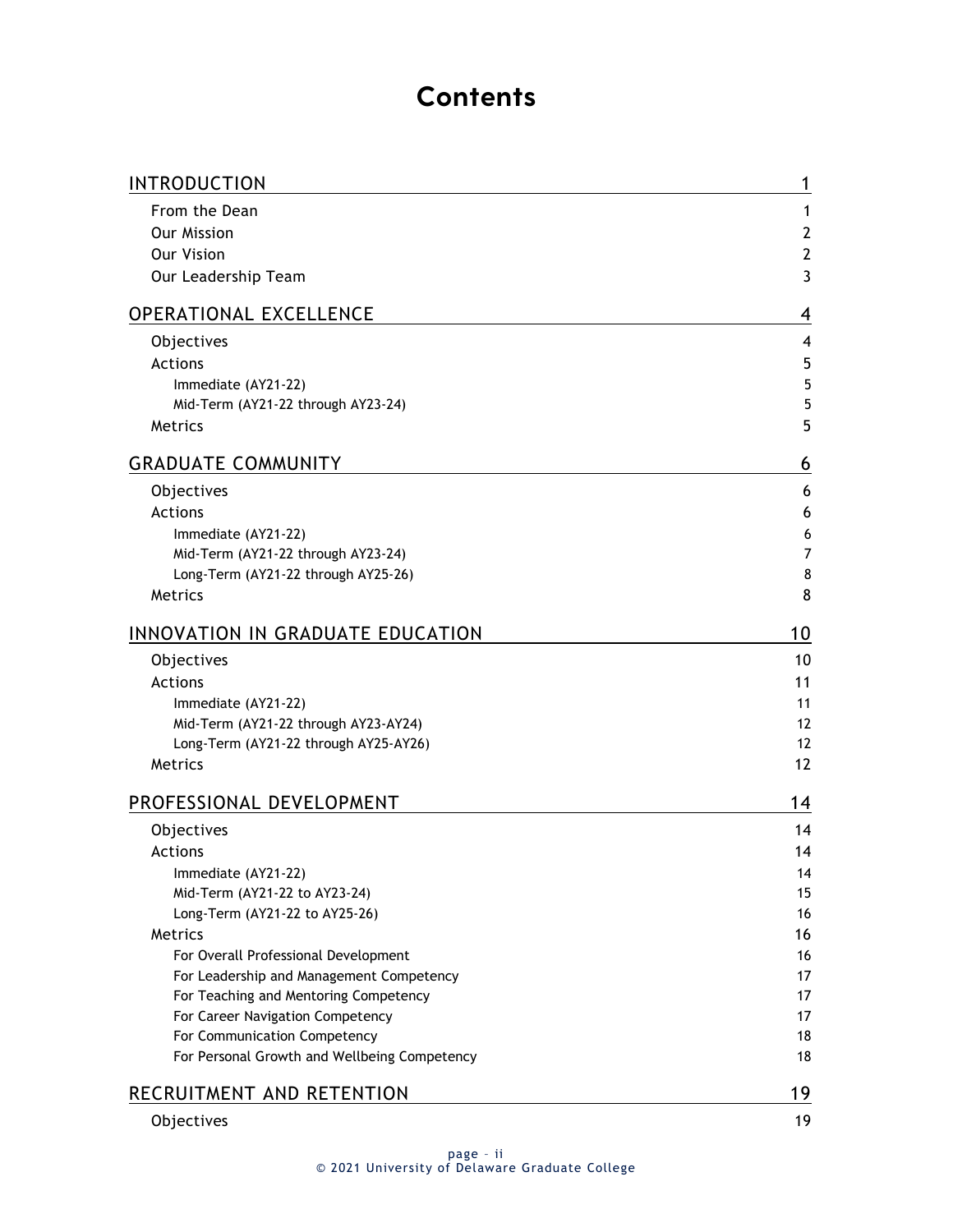| Actions                             | 20 |
|-------------------------------------|----|
| Immediate (AY21-22)                 | 20 |
| Mid-Term (AY21-22 through AY23-24)  | 20 |
| Long-Term (AY21-22 through AY25-26) | 21 |
| Metrics                             | 21 |

#### [GRADUATE AND POSTDOCTORAL RESEARCH, SCHOLARSHIP AND CREATIVE](#page-25-0)

| EXPRESSION                                     | 23 |
|------------------------------------------------|----|
| Objectives                                     | 23 |
| <b>Actions</b>                                 | 24 |
| Immediate (AY21-22):                           | 24 |
| Mid-Term (AY21-22 through AY23-AY24):          | 24 |
| Long-Term (AY21-22 through AY25-AY26):         | 25 |
| <b>Metrics</b>                                 | 25 |
| APPENDIX                                       | 26 |
| Graduate College Strategic Plan Working Groups | 26 |
| Community                                      | 26 |
| Innovation                                     | 26 |
| Professional Development                       | 26 |
| Recruitment and Retention                      | 27 |
| Research                                       | 27 |
|                                                |    |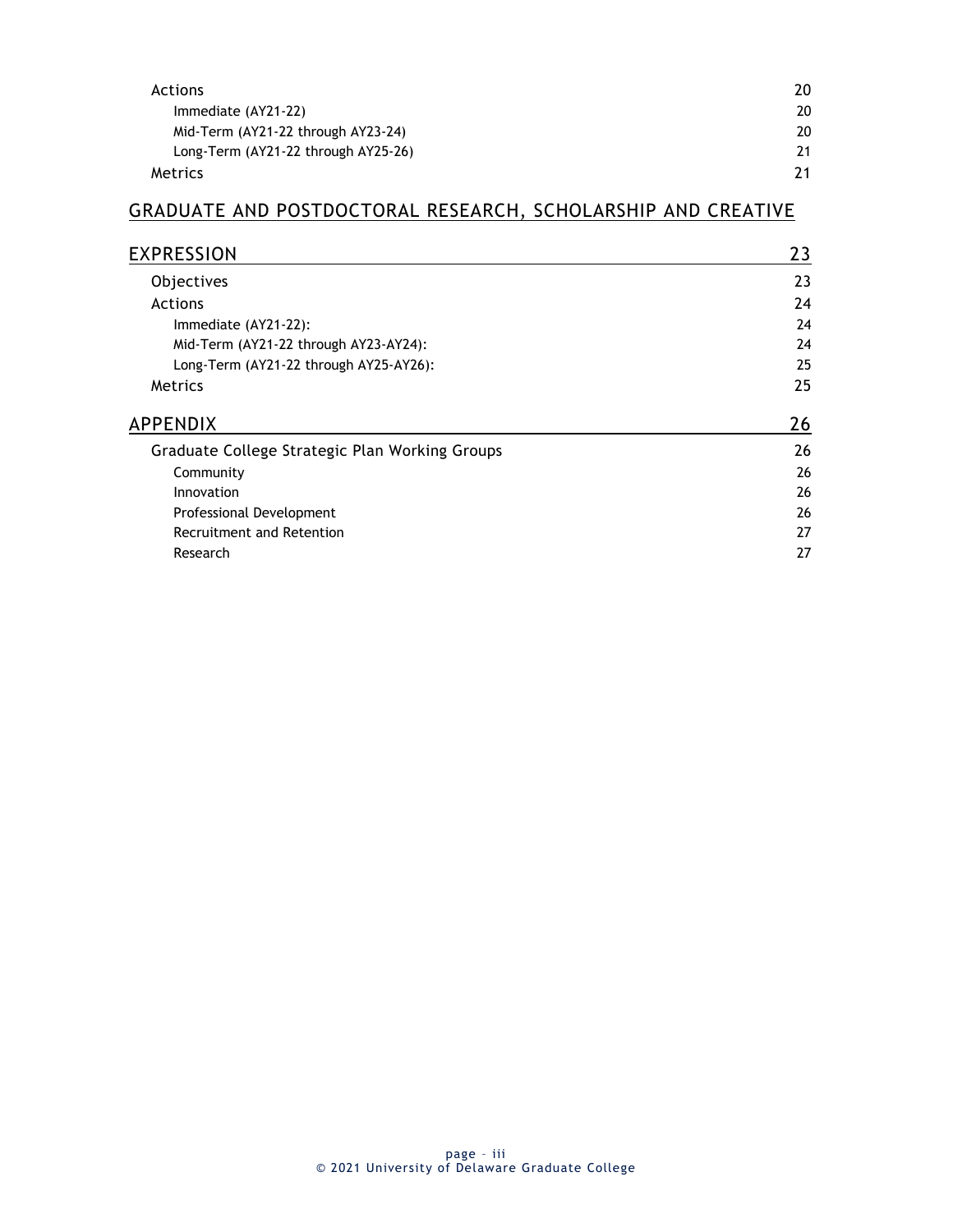#### <span id="page-3-0"></span>**Introduction**

Organized in an easy-to-use and informative manner, the Strategic Plan for the University of Delaware Graduate College establishes key priorities and goals that will help guide the Graduate College's mission over the next five years (academic year 2021 through academic year 2026).

Focused on six primary categories of graduate education operations—**Operational Excellence, Graduate Community, Innovation in Graduate Education, Professional Development, Recruitment and Retention, and Graduate and Postdoctoral Research, Scholarship and Creative Expression**—the strategic plan includes objectives and action items for each category and lists metrics to aid in assessing the Graduate College's progress in meeting its objectives.

While the strategic plan reflects the intentions of the Graduate College and other University stakeholders, it will be revisited semiannually to reassess priorities, assess progress and incorporate revisions.

### <span id="page-3-1"></span>**From the Dean**

Dear Students, Colleagues and Alumni,

Since its creation two years ago, the Graduate College has engaged the entire UD community and has been greeted with tremendous support in our mission to advance graduate education and research and improve postdoctoral preparation. To most efficiently take advantage of the opportunities that lie before us as a University community, the Graduate College needs a strategic plan, a plan that will capture the aspirations of our students and the expectations of our faculty and administration. It will help us channel our finite resources in ways that will have the greatest possible impact and move the University in the directions we want it to go.

The strategic planning process began in fall 2020 with a clear articulation of our mission and vision developed in consultation with the Graduate College Council. The five goals articulated in that vision plus operational excellence form the basis for our strategic plan. The plan itself emerged from efforts of five working groups of faculty and students, led by Graduate College team members. These reports were distilled into a draft that was circulated to faculty and students for feedback in late spring 2021. The Graduate College team used that feedback over the summer of 2021 to prioritize the various objectives and action items so that the plan would reflect a consensus of the UD community's priorities. The Graduate College team believes that this plan will substantially improve graduate education on campus and elevate the stature of our graduate programs nationally and internationally.

This plan is for both the Graduate College and the University of Delaware community. Within the Graduate College, we are committed to achieving our mission in the special ways articulated in the plan, and we will measure our progress with multiple metrics knowing that no single metric should ever become a focus, especially for an operation as complex as the Graduate College. Like any good strategic plan, we have been mindful to propose something that is both ambitious and achievable. We're going to take risks. We do not expect everything we try to work, but we are confident that these endeavors will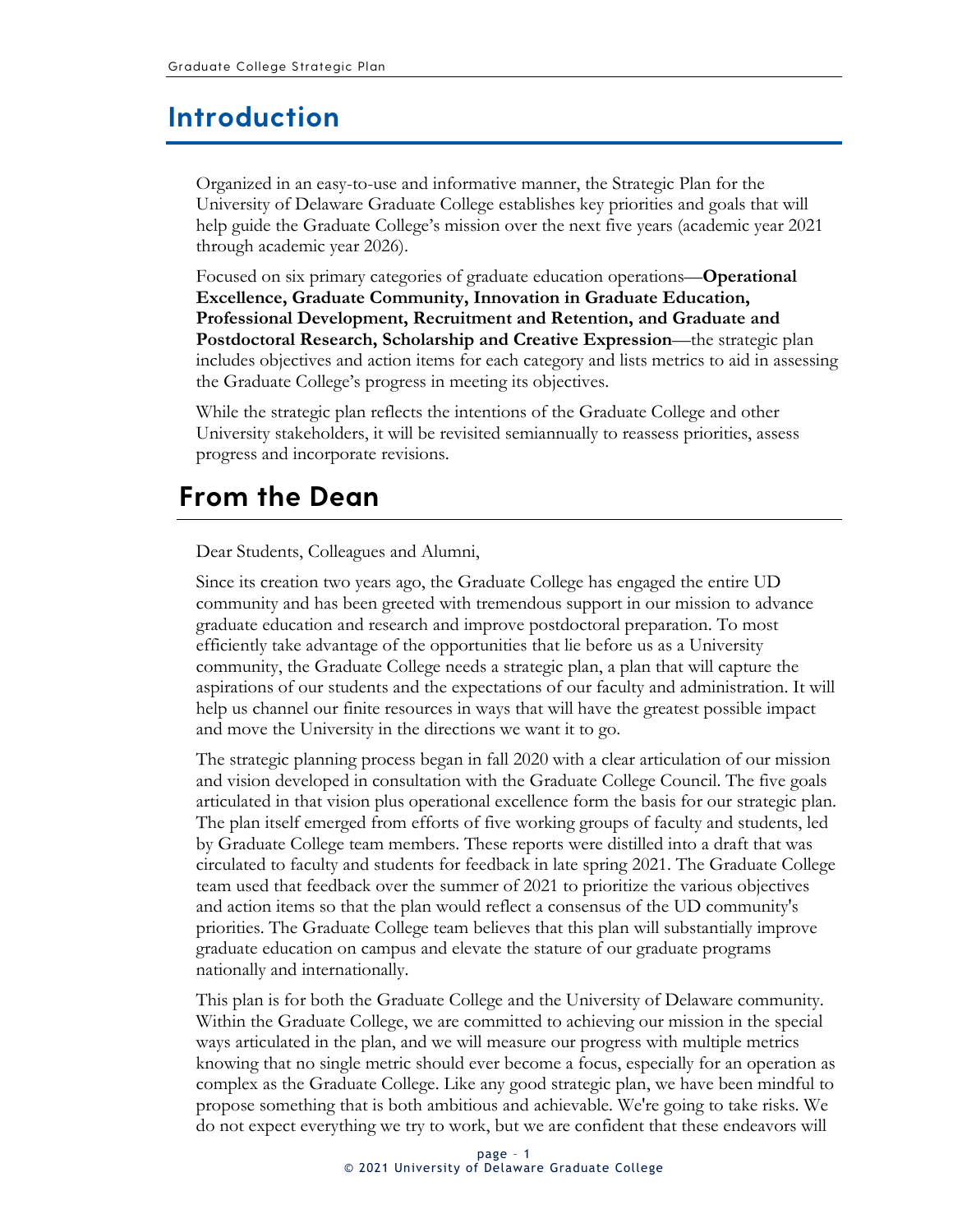create the capacity within our community to achieve the excellence that we aspire to. We cannot do everything, and the Graduate College will use the plan to maintain our focus.

Outside the Graduate College, we are happy to share our plan in full transparency. We invite other units on campus to join with us to advance graduate and postdoctoral preparation. For those interested in partnerships, the plan articulates specifically where the Graduate College wants to go and the major activities that we are leading or will lead to move us in those directions.

Finally, the Graduate College team accepts that things can change in the course of five years. Knowing that we may have to adapt to changing circumstances, we will treat this as a living document and are prepared to make minor revisions to maintain its utility and relevance.

With best regards,

**Louis F. Rossi** Dean of the Graduate College Vice Provost for Graduate and Professional Education Professor of Mathematical Sciences

# <span id="page-4-0"></span>**Our Mission**

The mission of the Graduate College is to achieve excellence in graduate education and graduate research, scholarship and creative expression at the University of Delaware. In doing so, the Graduate College will elevate the stature of our graduate programs nationally and internationally.

# <span id="page-4-1"></span>**Our Vision**

Established in 2019, the University of Delaware Graduate College is an expression of the will of the faculty and administration at the University to dedicate itself to the needs and aspirations of our graduate students and postdocs. We will advocate for our graduate students' and postdocs' success and well-being in all parts of their lives on and off campus. The Graduate College will enhance graduate experiences by:

- building a welcoming, respectful, strong, diverse and resilient graduate community,
- **F** fostering innovation in graduate education, especially in creating and supporting interdisciplinary programs, delivering online courses and programs and extending educational opportunities to nontraditional learners,
- providing opportunities for professional development so that graduate students and postdocs can achieve their career aspirations,
- recruiting and retaining the best and brightest students,
- supporting, developing and enhancing opportunities for graduate and postdoctoral research, scholarship and creative expression.

We place the highest value on our common humanity, and therefore we will reflect and act upon issues of diversity, equity and inclusion in the decisions that we make. Operational excellence and operational continuity will be our guiding organizational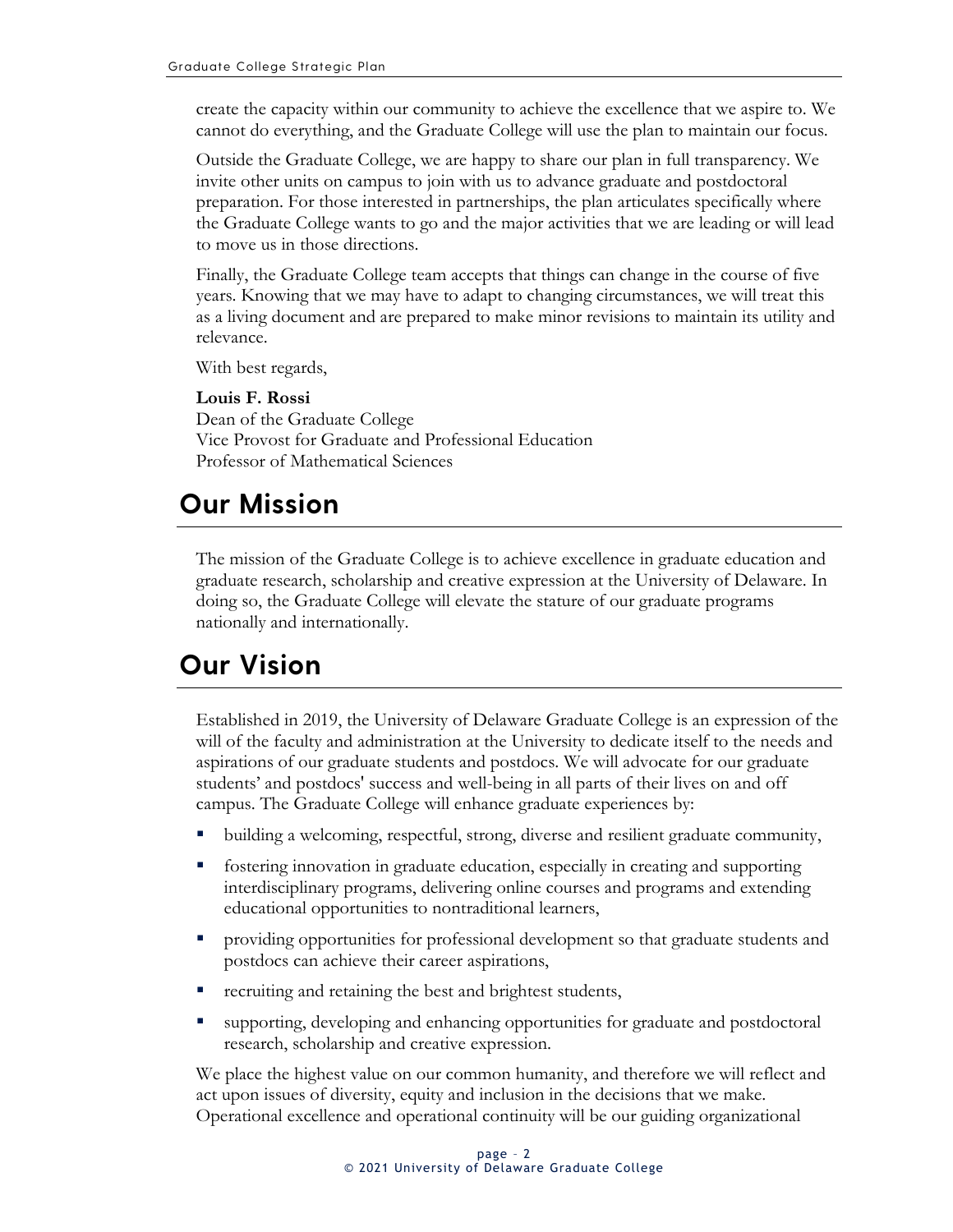principles. Best practices, data and evidence will inform all our actions, and we will maximize our impact by working harmoniously with the Graduate Council, the University's other colleges and units, as well as partners from outside the University.

# <span id="page-5-0"></span>**Our Leadership Team**

The Graduate College leadership team consists of:

- **Louis F. Rossi, Ph.D.** Dean of the Graduate College and Vice Provost for Graduate and Professional Education
- **Steven Kendus, MPA** Director, Marketing and Communications, Graduate College and Division of Professional and Continuing Services
- **George Irvine, Ph.D.** Associate Vice Provost, Division of Professional and Continuing Studies
- **Martin, Ed.D.** Associate Vice Provost for Graduate and Professional Education and Associate Dean
- **LaRuth McAfee, Ph.D.** Senior Assistant Dean
- **Cynthia Rechsteiner, MBA** Business Officer, Graduate College and Division of Professional and Continuing Studies
- **Suprawee Tepsuporn, Ph.D.** Senior Assistant Dean for Graduate Professional Development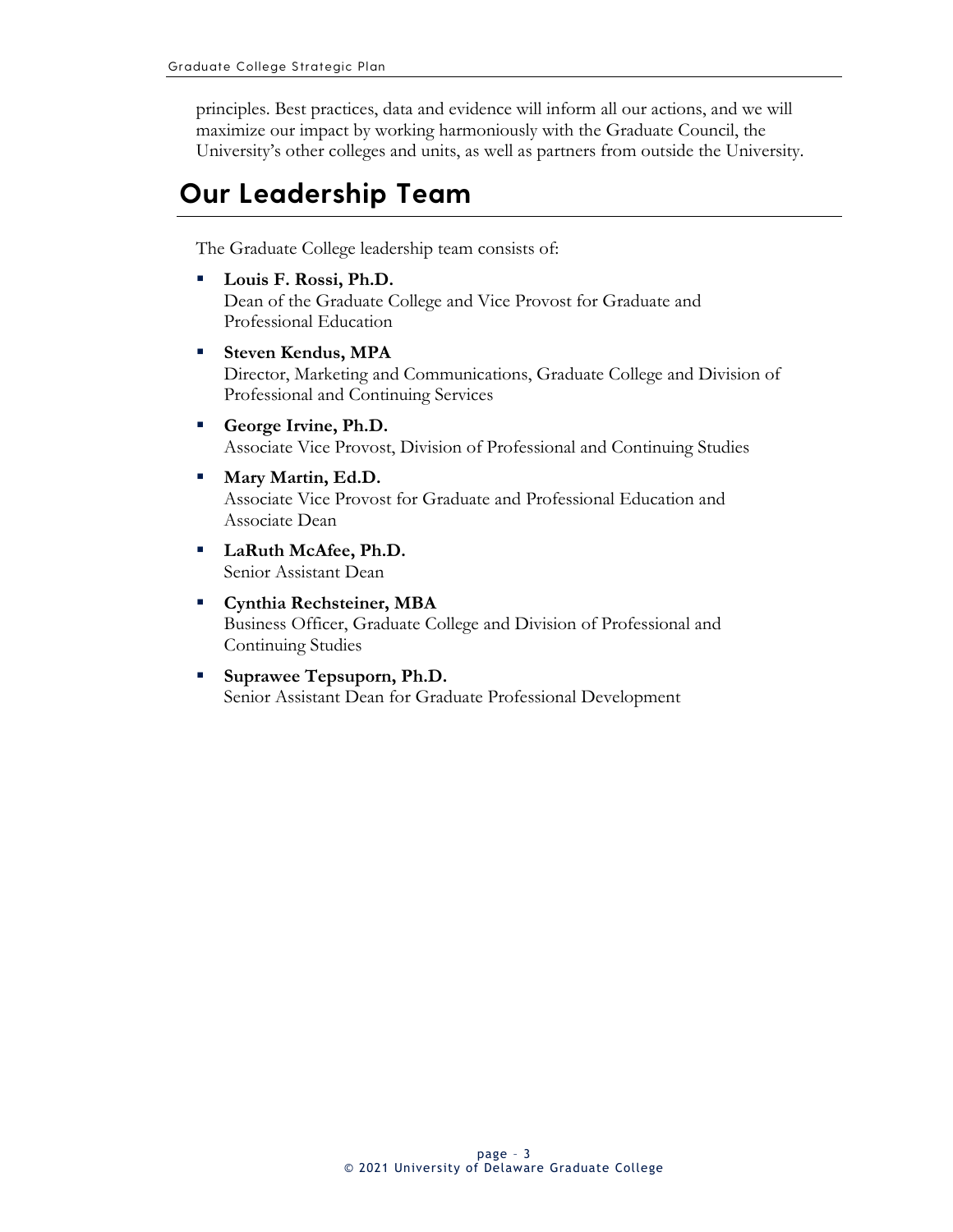## <span id="page-6-0"></span>**Operational Excellence**

The Graduate College will assess and continually improve programs and policies designed to achieve our objectives as completely and efficiently as possible.

# <span id="page-6-1"></span>**Objectives**

**Differential Objective 1:** The Graduate College will work collaboratively with other colleges and units in the interests of the University of Delaware to achieve the objectives of the Graduate College.

The Graduate College has an interest in working differentially with our colleges and other units because the University of Delaware's decentralized model allows individual units to innovate. We will work in partnership with other units to maintain these strengths while achieving our goals.

**• Objective 2:** The Graduate College will provide basic program-level support for all graduate programs.

Support for some basic operations including data sharing, professional development, community support and marketing of graduate education is uneven across the colleges. The Graduate College will fill these gaps by providing basic support for all graduate programs where it makes sense to do so.

**Objective 3:** The Graduate College will curate and share useful and empowering data about graduate students and graduate education to program directors, chairs and deans.

To make sound decisions and improve the quality of graduate education, UD's graduate leaders and directors require robust data about all our graduate programs. The Graduate College will advocate for robust data systems at UD and will lead the effort to build useful reports and dashboards for campus leaders and directors.

**• Objective 4:** The Graduate College will establish and maintain strong, effective and efficient communication ties with graduate education stakeholders on campus, including, but not limited to, graduate students, postdocs, faculty, graduate program directors, the Graduate College Council, the Graduate Student Government, the deans' offices, the Division of Student Life and the Career Center.

Graduate and postdoctoral education and research involves the successful sharing of ideas between all stakeholders. The Graduate College will work with all representative bodies so that everyone has a voice in decisions that impact them and so that information and perspectives are communicated to those who most need them.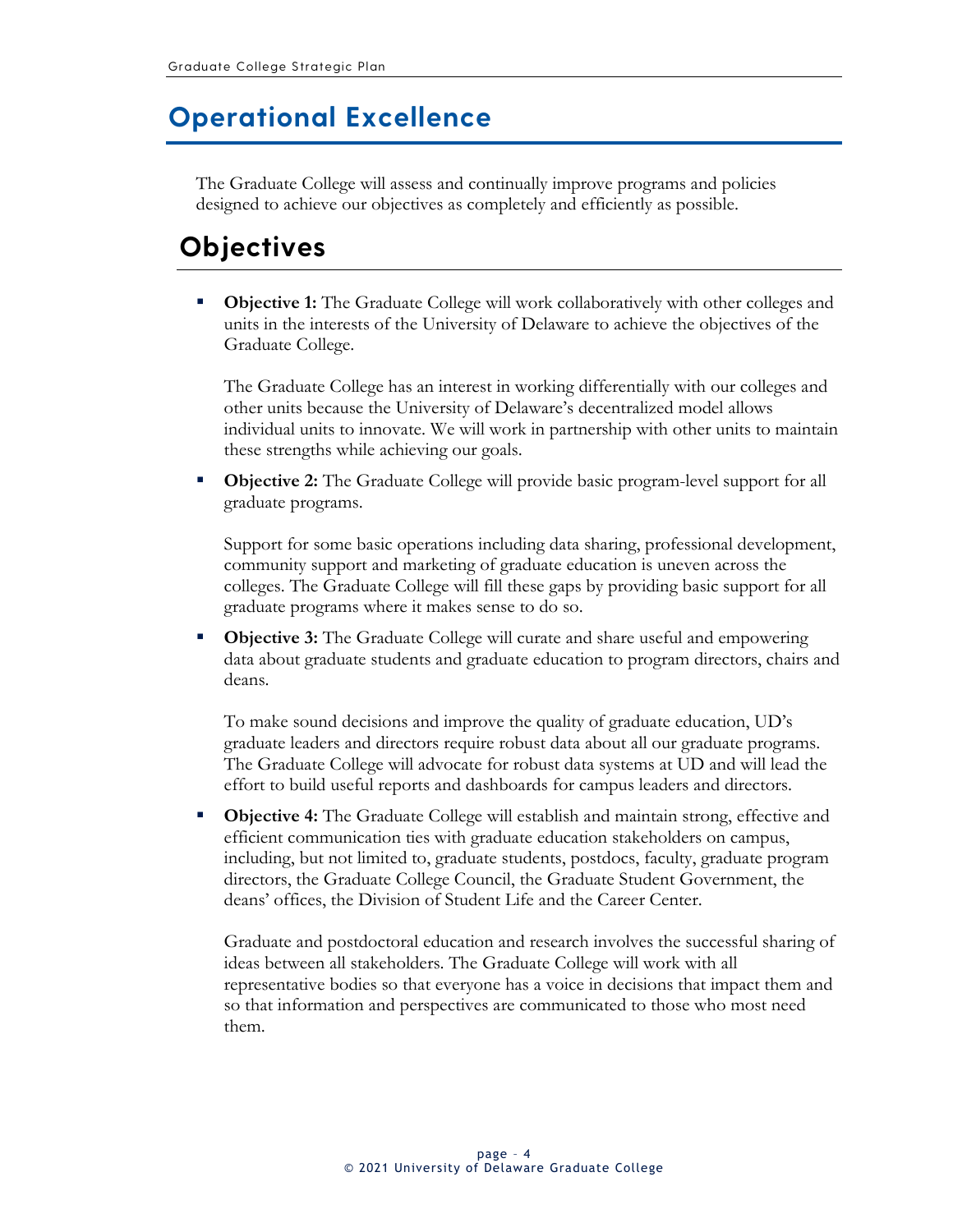# <span id="page-7-0"></span>**Actions**

#### <span id="page-7-1"></span>**Immediate (AY21-22)**

- Objectives 1 and 3 Work with campus partners to develop appropriate technologies and data use policies for sharing data, either internally or externally.
- Objectives 1 and 3 Identify gaps in data collection commonly requested in funding applications (e.g., graduate student disability data for NIH proposals) and determine appropriate mechanisms to collect such data.
- Objectives 2 and 4 Create and curate a program director's manual.
- Objective 3 Create and maintain a graduate dashboard for administrators, program directors and other decision-makers.
- Objective 4 Respond to all inquiries within two business days.

#### <span id="page-7-2"></span>**Mid-Term (AY21-22 through AY23-24)**

Objectives 2 and 4 - Create and curate a UD Online programs manual.

# <span id="page-7-3"></span>**Metrics**

- Satisfaction survey of stakeholders to address effectiveness of data, data sharing methods/technologies and manuals. At a minimum, stakeholders include:
	- The Graduate College team (confidential to the dean)
	- Students (broken down by enrollment status [full time, part time] and demographics)
	- Chairs and program directors
	- Graduate program coordinators
	- Deans' offices
- Measure response times for certain inquiries (e.g., inquiry receipt and response times/dates from email, chatbot, etc.).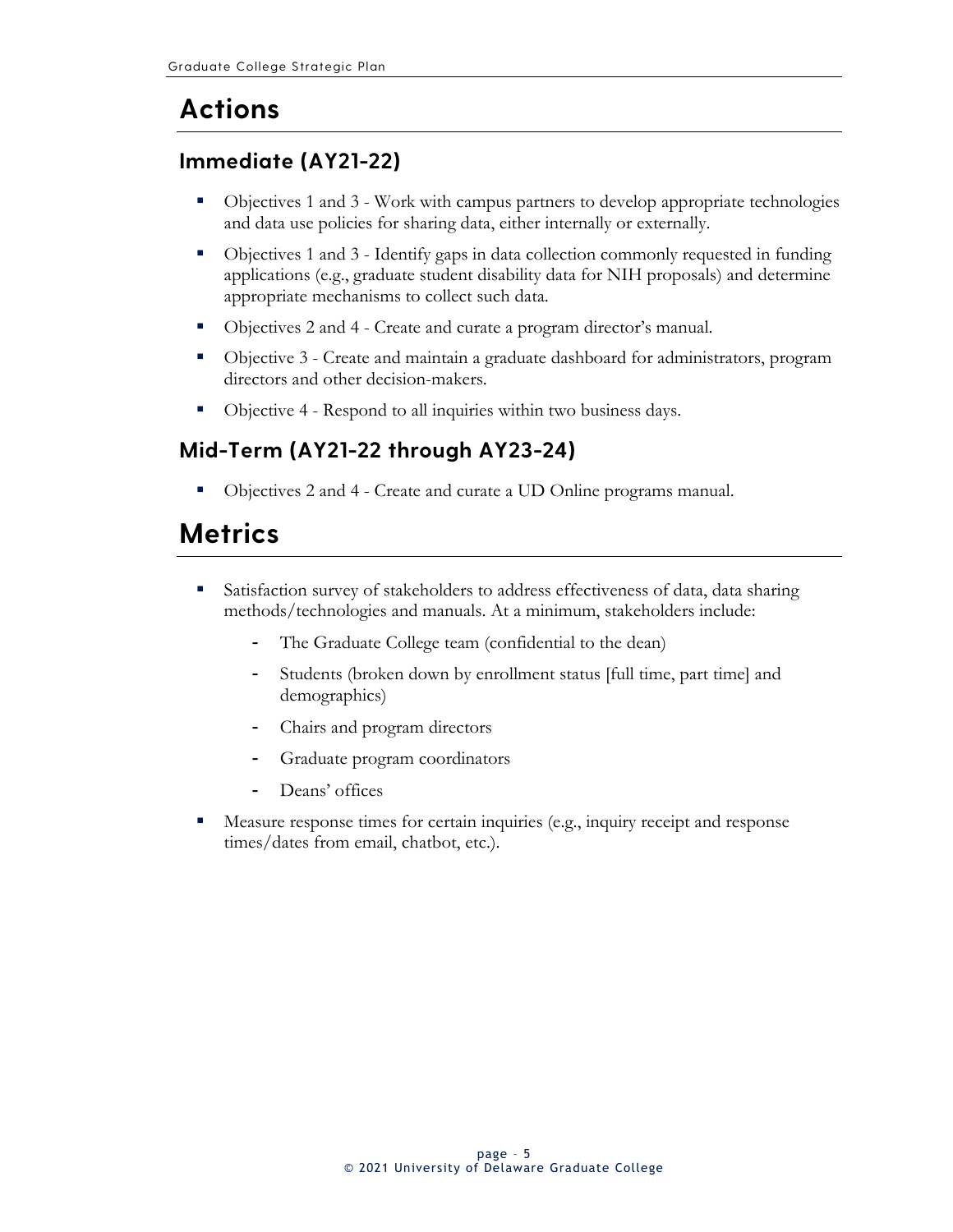### <span id="page-8-0"></span>**Graduate Community**

The Graduate College will enhance graduate experiences by building a welcoming, respectful, strong, diverse and resilient graduate community.

## <span id="page-8-1"></span>**Objectives**

- **Objective 1:** The Graduate College will be accessible and attentive to the needs of our graduate students and postdoctoral researchers.
- **Objective 2:** The Graduate College will foster a student-centered graduate culture that values differences with the following properties:
	- Welcomes and acclimates new students to the University of Delaware.
	- Develops traditions that make the UD graduate experience cohesive and empathetic.
	- Fosters positive interactions and experiences across cultures, races, genders, classes, sexualities, abilities and other areas of uniqueness.
	- Has focused programs that support traditionally marginalized populations.
- **Objective 3:** The Graduate College will provide professional support for graduate operations while welcoming student participation and involvement in graduate life.
- **Objective 4:** The Graduate College will create an environment in which students can grow and succeed along multiple personal and professional dimensions and that:
	- Articulates clearly how basic needs are met including personal finances, housing, transportation, healthcare, support for families, etc.
	- Creates opportunities for healthy social and recreational activity.

### <span id="page-8-2"></span>**Actions**

#### <span id="page-8-3"></span>**Immediate (AY21-22)**

- Objective 1 Represent the campuswide interests of graduate students and postdocs to the other colleges and non-academic units on common issues of their welfare, which include housing, transportation and childcare among others, and coordinate action where appropriate.
- Objective 1 Represent the campuswide interests of graduate students and postdocs who are on contract to the other colleges and non-academic units on issues related to the conditions and terms of work, which include, among others, the graduate student minimum stipend, vacation policy and additional work.
- Objectives 1-4 Continue soliciting feedback in formal and informal ways from graduate students and postdoctoral researchers. Two primary mechanisms will be used: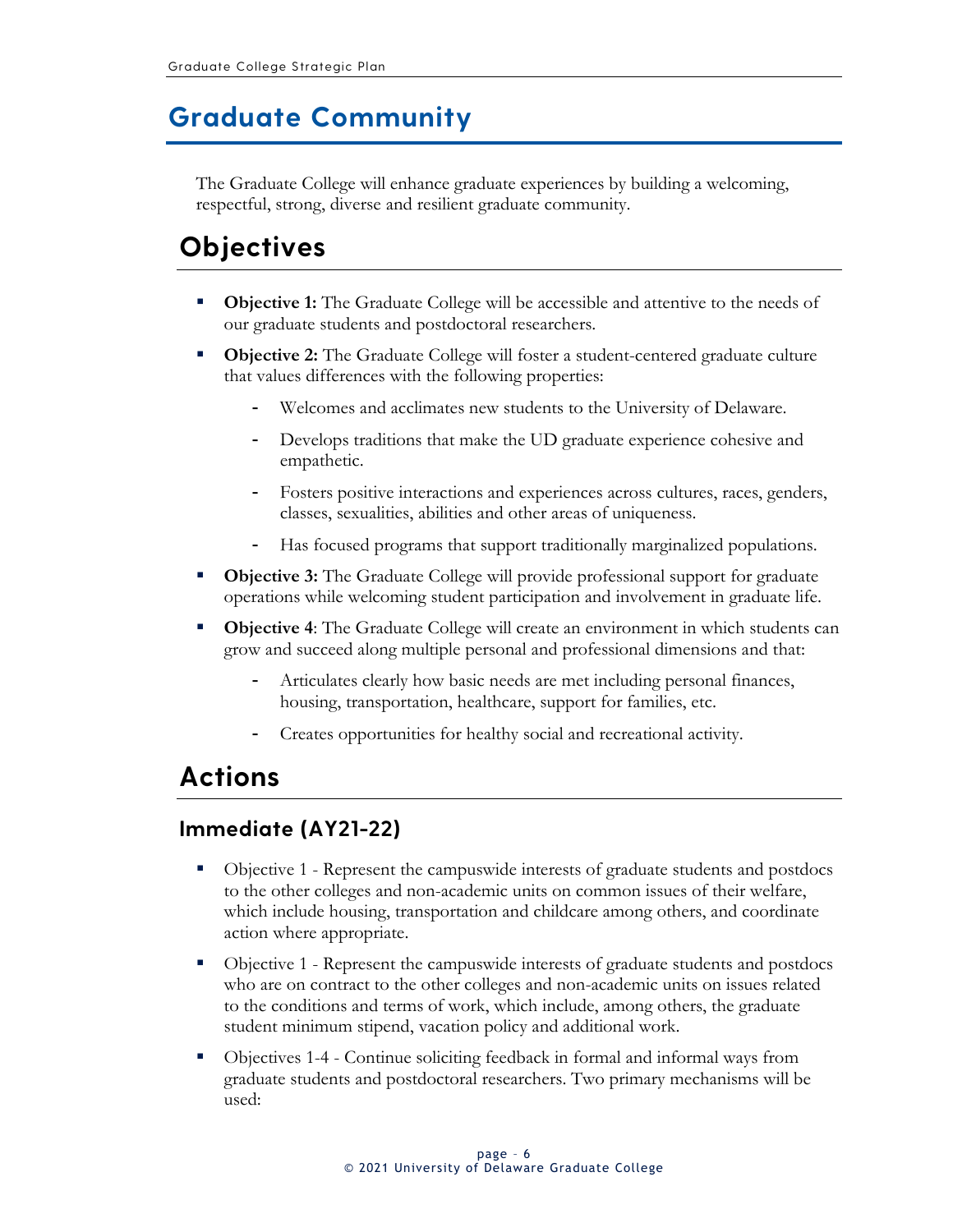- Regular campus listening sessions with graduate students and postdoctoral fellows, allowing them to provide input and shape the mission, function and activities of the Graduate College and other units at UD (e.g., Student Life, Research Office, OIEDI, etc.). These are also opportunities to inform graduate students and postdoctoral researchers of the college and University events and updates.
- Regular surveys of graduate students and postdoctoral researchers, analyzed in a timely manner to use the learnings to track progress toward goals and identify new opportunities to provide better support.
- Objectives 1-4 Investigate barriers for graduate students and postdoctoral researchers around use of campus spaces meant to support them.
- Objectives 1 and 4 Examine current campus resources aimed at graduate students and postdoctoral researchers, such as off-campus housing guides and childcare resources, to determine how well they are meeting the needs of our constituents.
- Objectives 1-4 Exhibit a culture within the Graduate College that is focused on anti-racism and diversity competency with greater resources for equity and diversity on campus. There are internal and external-facing opportunities to implement for this action item:
	- Internal Launch diversity workshop and discussion series to increase capacity around diversity/equity/inclusion (DEI) topics relevant to graduate education, revise performance expectations for all positions to include specific DEI goals and metrics, develop culture in which team members from underrepresented or marginalized backgrounds feel their concerns are addressed satisfactorily.
	- External-facing Update funding allocated for various funding competitions to prioritize initiatives focusing on underrepresented or marginalized populations, revise application and nomination criteria and processes for graduate students/postdocs and graduate programs to include prompts about DEI contributions and commitment, update graduate application and system to facilitate use of holistic application/admissions practices, host workshops on DEI promising practices in graduate education.
- Objectives 2-4 Develop a strategic communication plan for dissemination of information to current graduate students and postdoctoral researchers, as well as one for incoming students prior to coming to campus and attending student orientation. This will include communication strategies, website and/or social media outlets that will be used in communicating information, incorporating demographicspecific communications based on the different needs/interests of certain populations.
- Objectives 1-4 Implement initiatives to address needs of graduate students and postdoctoral researchers from underrepresented backgrounds.

#### <span id="page-9-0"></span>**Mid-Term (AY21-22 through AY23-24)**

 Objective 1 - Develop and pilot survey to learn more about the experiences of postdoctoral researchers.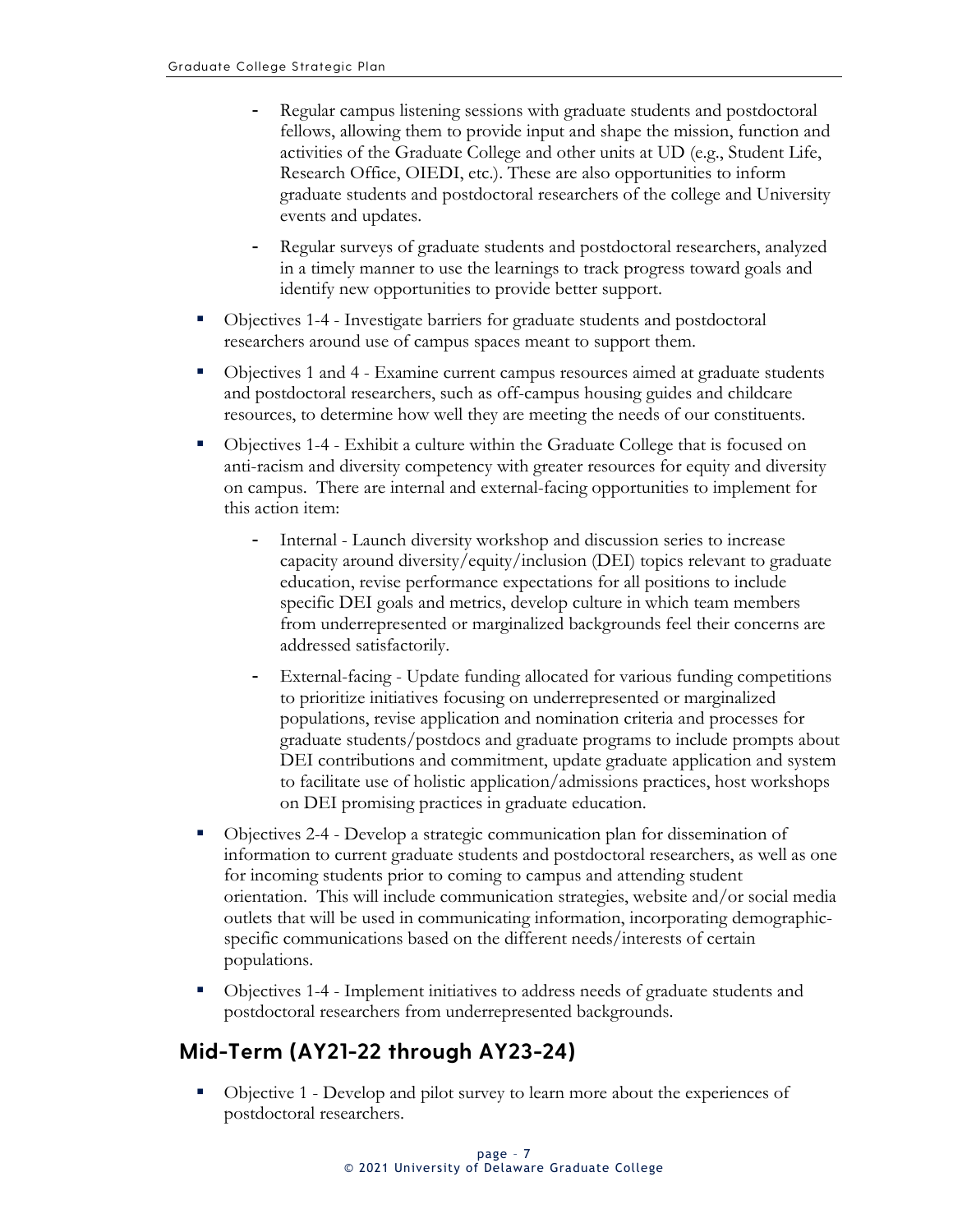- Objectives 1 and 4 Advocate for campus-based resources or partnerships with offcampus entities to provide cost-appropriate services.
- Objectives 1-4 Engage in campus planning for a multicultural center to advocate for space for graduate student organizations and relevant programming options, as well as common graduate student and postdoctoral fellows-only meeting place.
- Objectives 1-4 Support existing peer mentoring programs (ex. EmPOWER, SIAM) and develop more mentoring offerings based on successful models at UD or elsewhere.

#### <span id="page-10-0"></span>**Long-Term (AY21-22 through AY25-26)**

 Objective 2 - Develop graduate student and/or postdoc-specific traditions, such as holding a candlelighting event for new graduate students as part of the orientation program, having a bell that students ring upon completion of degree, holding a winter hooding ceremony, hosting annual major events (e.g., fun run, field day, volunteer day, etc.), or wearing UD paraphernalia certain days of the week.

### <span id="page-10-1"></span>**Metrics**

- Overall attendance at each session by demographic group (e.g., grad student, postdoc, race/ethnicity, gender, discipline, etc.) and total unique attendance over the course of the semester/year by demographic group.
- Number and type of comments made by grad students/postdocs at listening sessions.
- Number of requests responded to from listening sessions (whether addressed or not) and how quickly/satisfactorily.
- Feedback provided on surveys regarding satisfaction of grad student/postdoc experiences by demographic group.
- Positive vs. negative responses to specific questions of interest by demographic group, response rates, response trends over time.
- Number of nominees and awardees from underrepresented or marginalized backgrounds in funding competitions.
- Application/admission/yield rates by demographic group.
- Retention and graduation rates by demographic group.
- Readership of newsletter, social media posts, etc. by demographic group.
- Attendance at events or usage of resources (i.e., actions based on information learned through communications) by demographic group.
- Formal and informal feedback from attendees and non-attendees by demographic group.
- Participation on committee(s) by graduate students and postdoctoral researchers.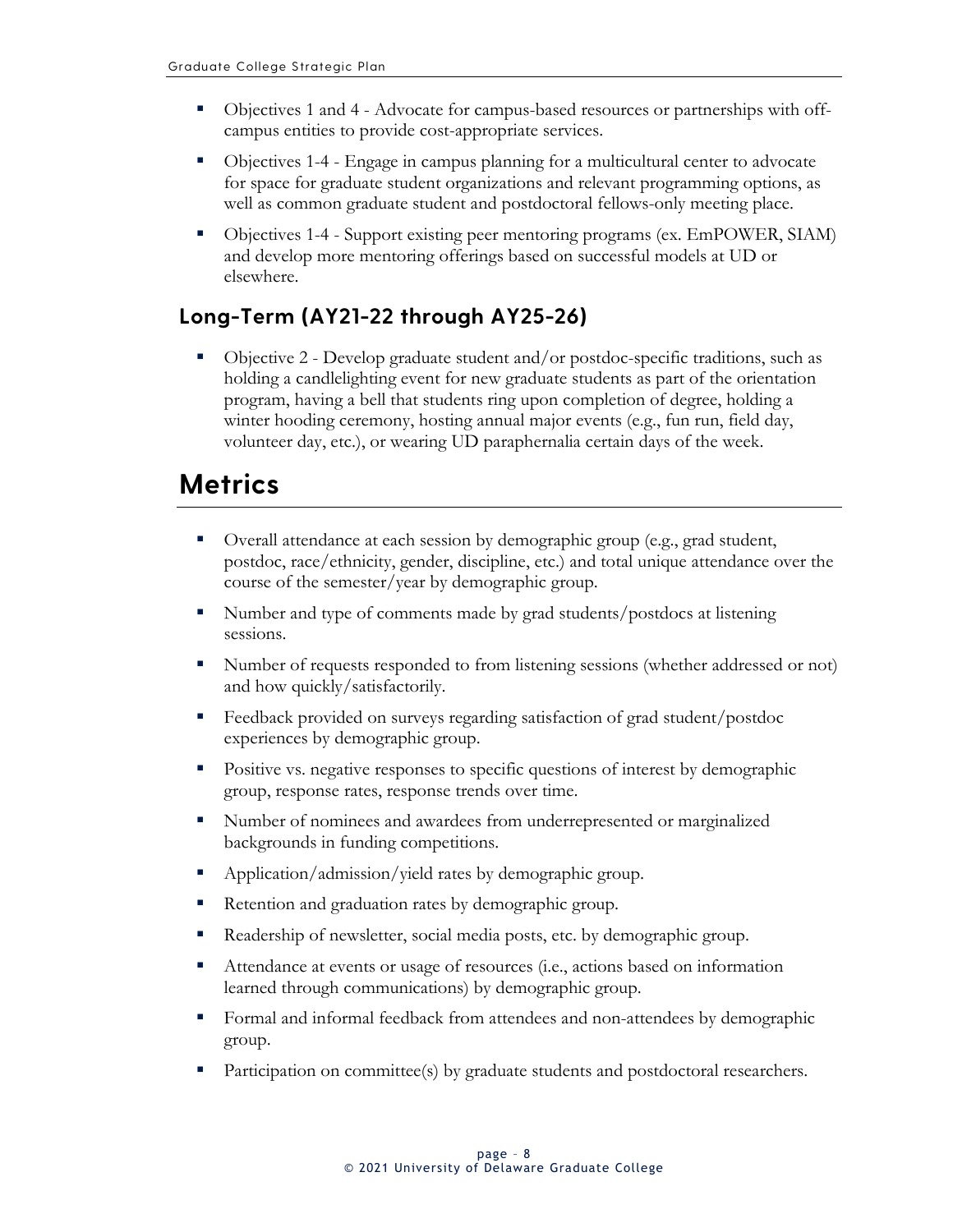Campus responsiveness to graduate student and postdoctoral researcher needs in planning, graduate student and postdoctoral researcher satisfaction with center once opened.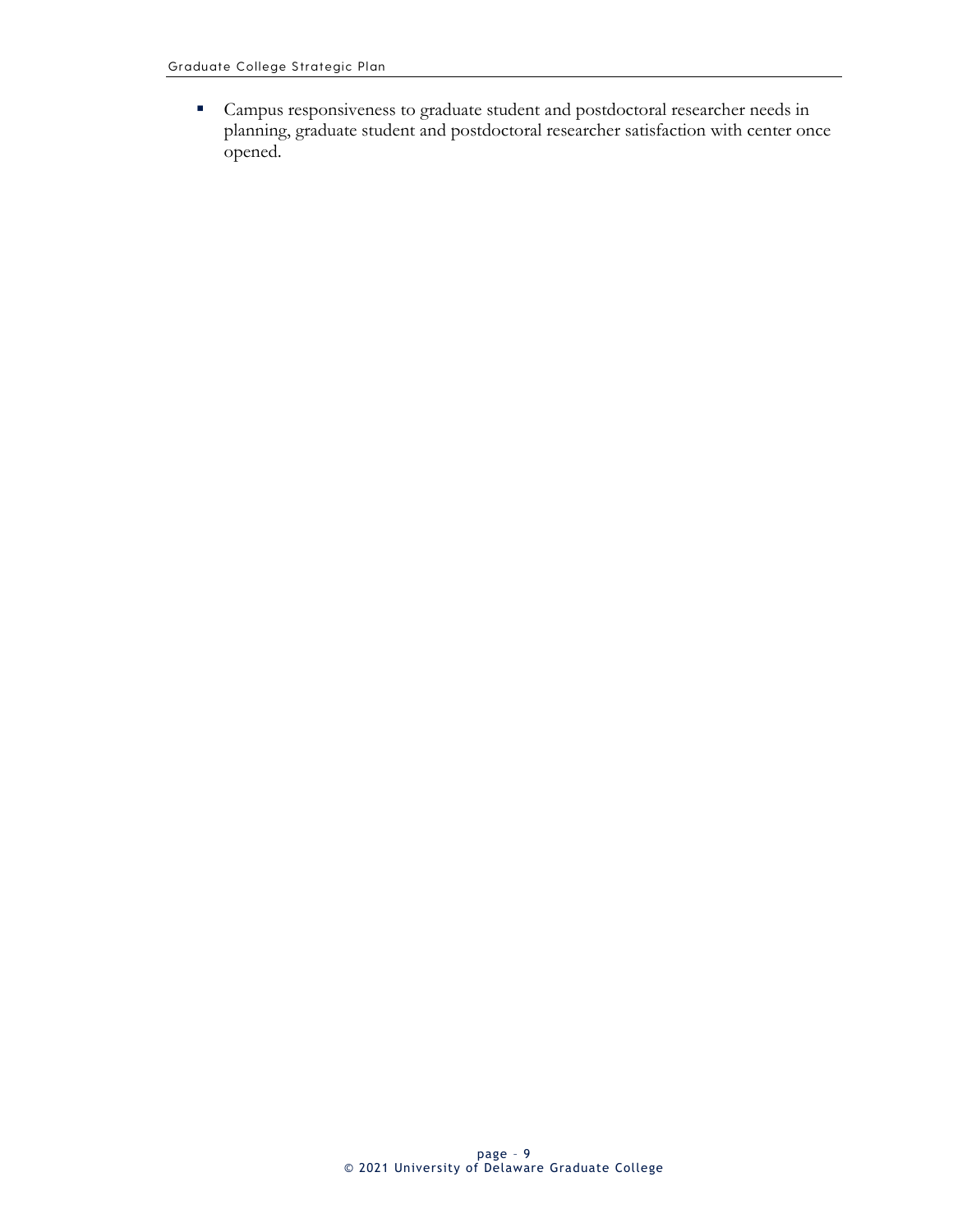### <span id="page-12-0"></span>**Innovation in Graduate Education**

The Graduate College will enhance graduate experiences by fostering innovation in graduate education, especially in creating and supporting interdisciplinary programs, delivering online courses and programs and extending educational opportunities to nontraditional learners.

# <span id="page-12-1"></span>**Objectives**

**• Objective 1:** The Graduate College will inspire and support the creation of interdisciplinary graduate programs to provide greater opportunities for students and leverage existing research capacity.

University stakeholders expect universities to provide interdisciplinary solutions to complex, interdisciplinary problems. The Graduate College can foster interdisciplinary thinking, teaching and research by collaborating with and building connections among colleges and departments, identifying courses that can benefit multiple disciplines, being a home for interdisciplinary programs and continuously sharing the vast research and teaching capacity at UD toward complex social problems of technological change, equity and inclusion, climate crisis, equitable growth, and more.

 **Objective 2:** The Graduate College will build and innovate new partnerships to meet the graduate-level needs of companies, organizations and research centers in the region and beyond.

Establishing active partnerships between the Graduate College and organizations helps us prepare our students for positions in the private, public and nonprofit sectors and allows organizations to send their employees to UD degree programs. The advice we gain from our alumni and advisors in other sectors helps our research, teaching and community engagement address important social issues.

**Objective 3:** The Graduate College will leverage new modalities for graduate education on and off campus to help students learn more deeply and efficiently.

Technological advancements and public health crises have driven changes to how we teach our graduate students. Students and their employers increasingly expect universities to offer fully online, hybrid and in-person degrees to make it more convenient for traditional and nontraditional students to benefit from research-based degrees. The Graduate College can be at the forefront of leveraging new learning modalities to make our graduate programs more accessible to students wherever they may be physically located.

**• Objective 4:** The Graduate College will innovate course delivery and meeting cadences to meet the needs of graduate students with professional and personal constraints.

Graduate education is increasingly being offered in multiple formats ranging from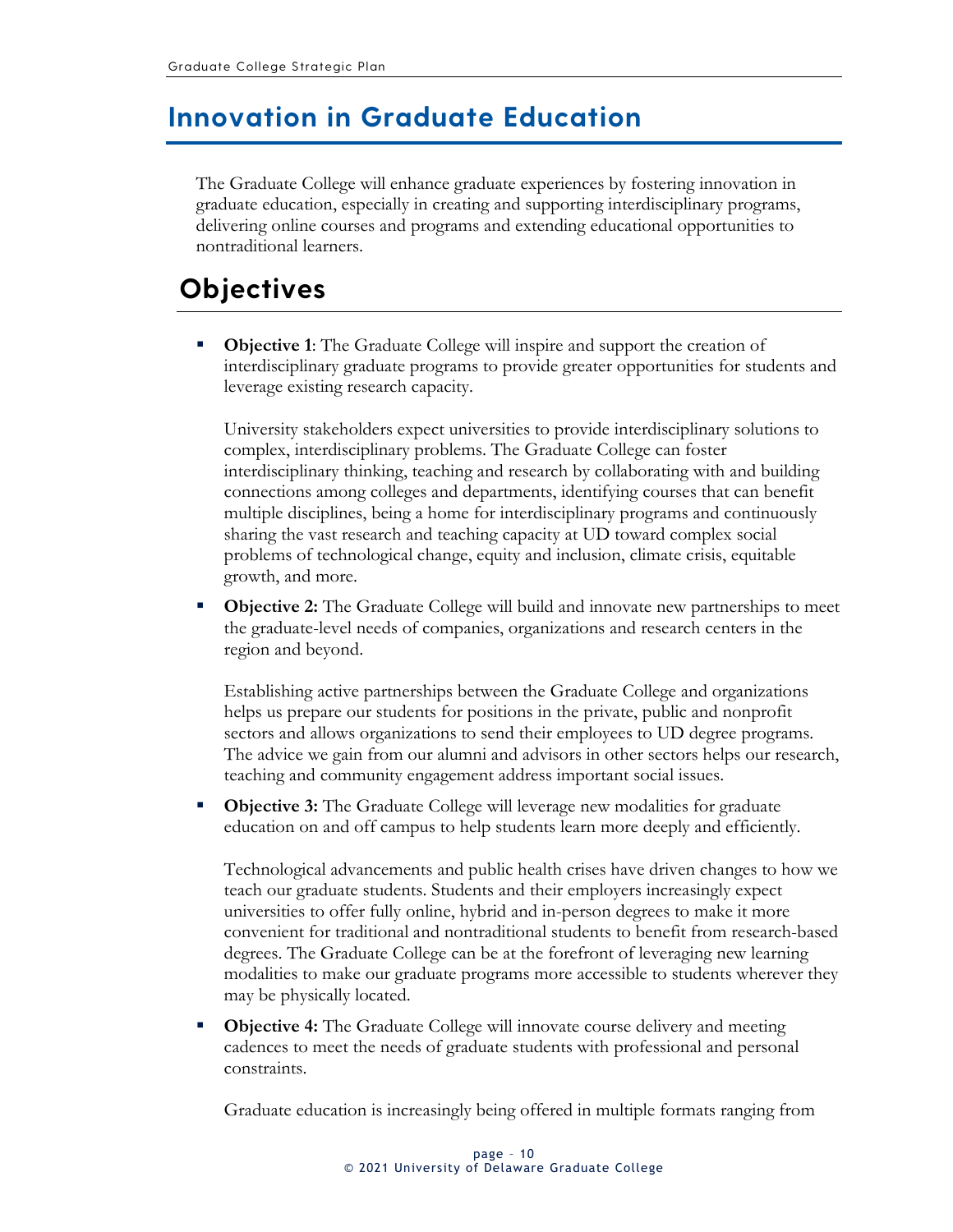post-baccalaureate certificates to full master's or doctoral degrees. Giving our prospective graduate students more choice in how they learn will enhance our relevance and attract more students. Options include 4+1 degrees, stackable master's, pathways from post-baccalaureate certificates to online or in-person master's degrees, and certificates that complement Ph.D. programs.

**• Objective 5:** The Graduate College will work with partners to create innovative onramps to graduate education from diverse populations of prospective students.

The 21<sup>st</sup>-century educational marketplace provides prospective graduate students with a wide range of education programs to select. Attracting students to UD with carefully planned recruitment events and creating on-ramp programming to graduate programs is becoming the norm in graduate education. It is no longer sufficient to launch a high-quality master's degree and expect students to find it. The Graduate College can intentionally design and execute recruitment and retention programming to attract talented undergraduate degree-holders to UD while also launching more courses and programs that serve nontraditional and part-time graduate students so they can benefit from our research-based knowledge and succeed in our graduate degrees.

# <span id="page-13-0"></span>**Actions**

#### <span id="page-13-1"></span>**Immediate (AY21-22)**

- Objective 1 Create a repository of graduate research methods courses to facilitate interdisciplinary enrollment and improved program planning.
- Objective 1 Share select graduate classes across related disciplines to foster interdisciplinary collaboration among our faculty and our students at an early stage of graduate studies, e.g., statistics, methods, public scholarship epistemology, etc.
- Objective 2 Form a Graduate College Advisory Council composed of industry, government and nonprofit representatives.
- Objective 2 Market and provide master's and post-baccalaureate certificates to organizations to meet employee development needs, help them hire UD students and increase our graduate student count and revenue.
- Objective 4 Make more Ph.D. students aware of the opportunity to earn graduate certificates while they are studying for their Ph.D. to burnish credentials and strengthen their competitiveness in the job market. (Note: This action item parallels Professional Development strategies discussed above.)
- Objective 5 Partner with interested departments to recruit UD undergraduates in a systematic way by providing a one-stop mechanism, such as a Graduate Program Fair for UD undergraduates and those at selected colleges in our region to learn about UD's graduate programs. (Note: This action item parallels Recruitment and Retention strategies discussed below.)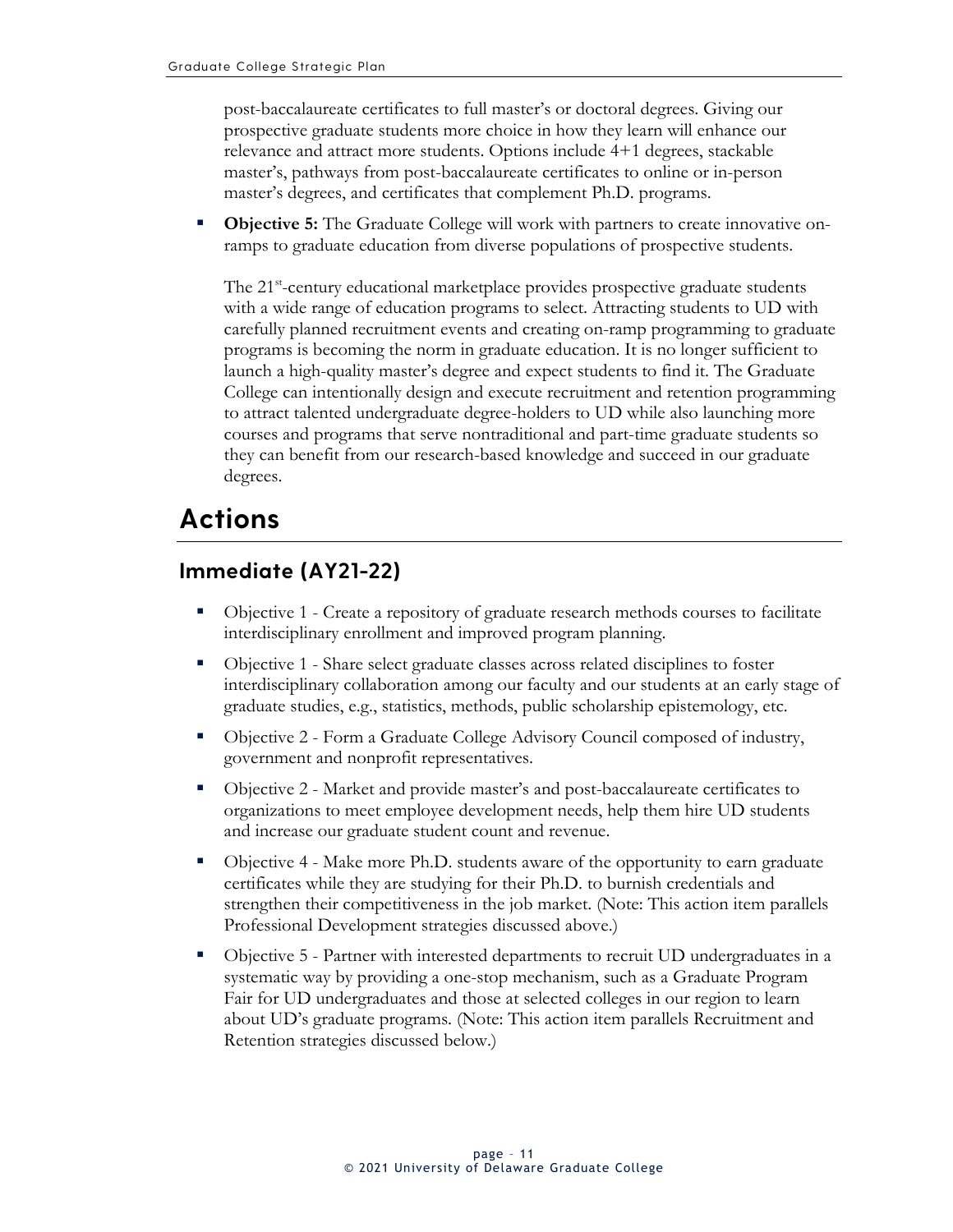#### <span id="page-14-0"></span>**Mid-Term (AY21-22 through AY23-AY24)**

- Objective 1 Provide interdisciplinary primer to faculty, students and staff about how to think along interdisciplinary lines and how to procedurally create an interdisciplinary program at UD.
- Objective 3 Provide consistent student services to online master's students to better engage them with the UD community. (Will be implemented in coordination with similar Professional Development goals outlined above.)
- Objective 4 Expand the number of 4+1 degree opportunities to make it more convenient for interested undergraduates to earn a master's degree in less time.
- Objective 4 Create stackable master's degrees in the Graduate College and in other UD colleges.
- Objective 4 Form permanent focus groups of faculty, students, employers and community partners to inform our curriculum and programming over time to benefit curriculum development, course delivery, career services, etc.
- Objective 5 Offer credit for UD Division of Professional and Continuing Studies (UD PCS) noncredit certificates by having interested students complete additional graduate-level assignments, using prior learning assessment and other possibilities similar to  $400/600$  course levels example.

#### <span id="page-14-1"></span>**Long-Term (AY21-22 through AY25-AY26)**

- Objective 1 Create a "Design Your Own" Graduate College Ph.D. that would allow suitably motivated graduate students to matriculate in a university Ph.D. to work with an interdisciplinary team of faculty advisors to research critical societal and scientific questions.
- Objective 1 Develop more professional doctorate degrees that play to UD's research and teaching strengths and meet market demand. Possible fields include healthcare, public health, quantum engineering, data science, etc.
- Objective 4 Explore new dual degree programs with other domestic or international universities.

### <span id="page-14-2"></span>**Metrics**

- Ensure adequate representation from industry, government and nonprofit sectors in Graduate College advisory council and focus groups.
- Grow the number of existing partnerships/contracts with organizations by 5% annually.
- Use market research to determine market demand for professional doctoral degrees. Match demand with UD strengths in the colleges. Invest resources to develop new degrees assuming interest among UD stakeholders.
- **Current number of Ph.D. students who earn a graduate certificate compared with** past number to assess efficacy of outreach and change over time.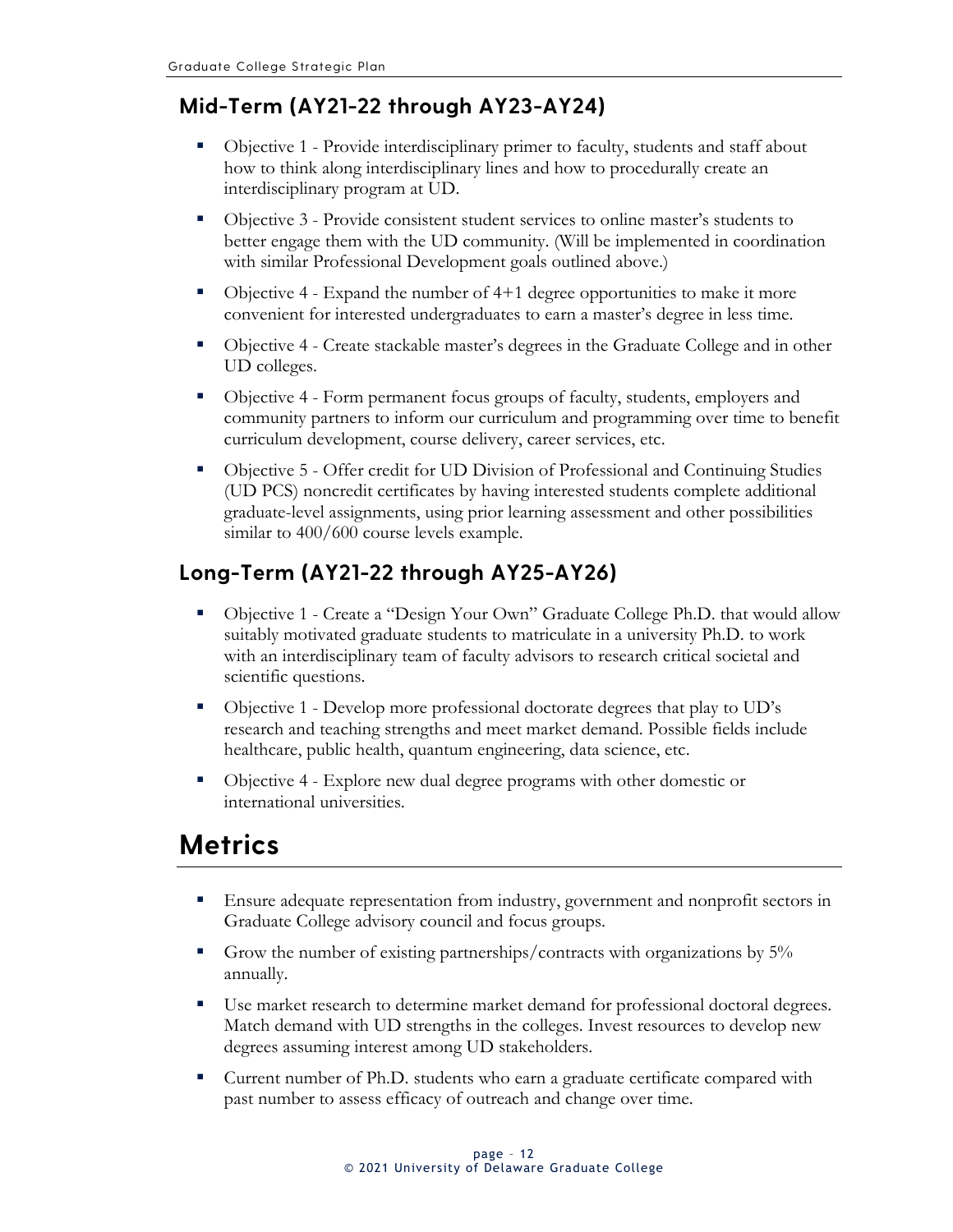- Current number of students enrolled in a 4+1 degree and current number of 4+1 degrees at UD.
- Service consistency between in-person and online graduate students.
- **Track number of graduate degrees that are stackable by design.**
- Number of focus groups formed, frequency of meetings and quality of feedback.
- Number of graduate research methods courses and percent of courses that can serve multiple disciplines.
- Number of students registered in a cross-listed graduate course as a measure of interdisciplinary learning.
- Number of 4+1 degrees and number of UD and regional college students who enroll in 4+1 programs.
- Number of UD graduate degrees that are stackable by design.
- Assess the number and viability of "design-your-own" Ph.D. programs in the U.S.
- Determine number and demand for existing UD dual-degree programs.
- Number of graduate students who register for a noncredit certificates.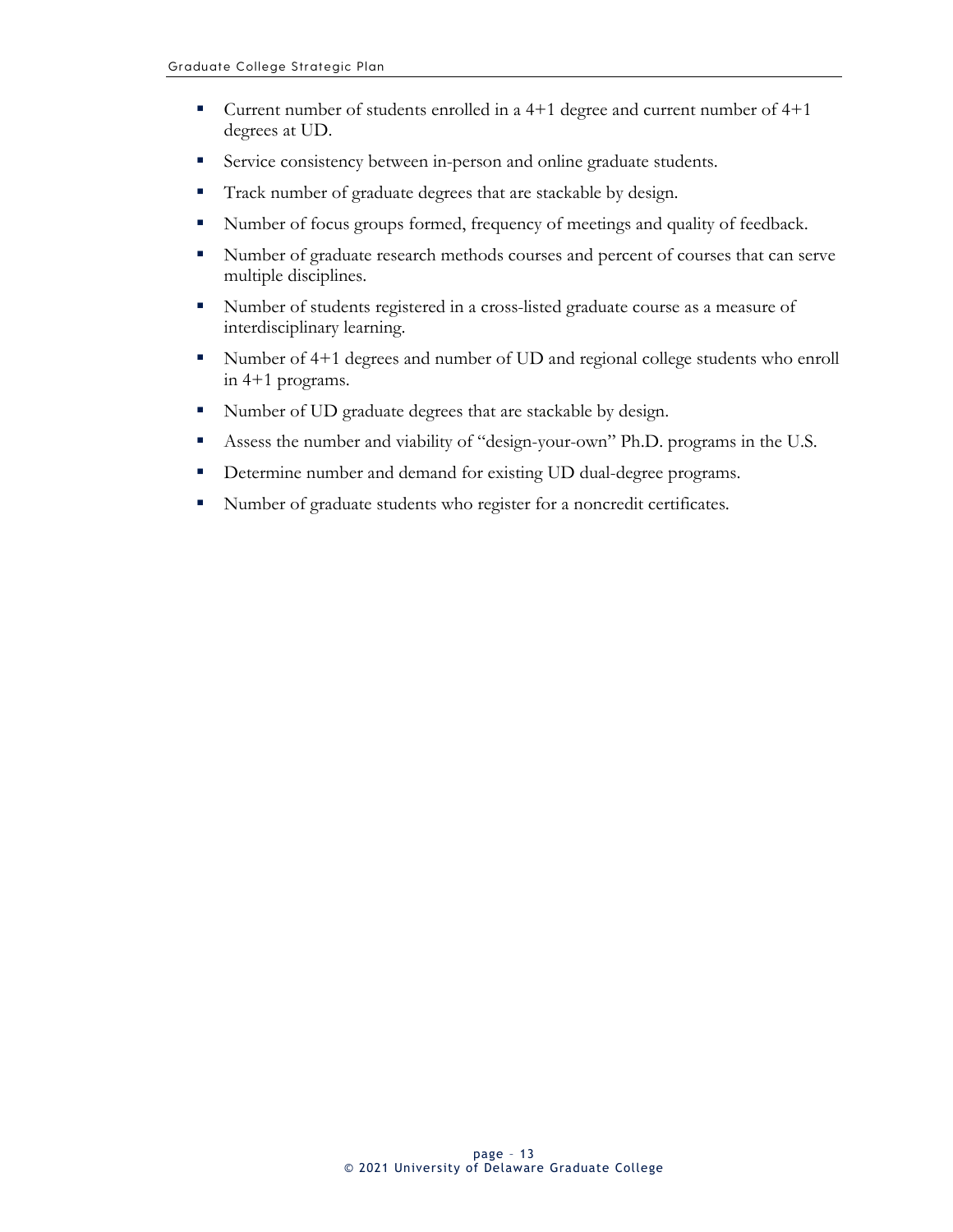### <span id="page-16-0"></span>**Professional Development**

The Graduate College will enhance graduate experiences by providing opportunities for professional development so graduate students and postdocs can achieve their career aspirations.

# <span id="page-16-1"></span>**Objectives**

- **Objective 1:** The UD Graduate College, in collaboration with partners from within and outside the institution, will build data- and outcome-driven, integrated and holistic graduate professional development resources that help graduate students and postdocs thrive during their time on campus and beyond. Upon completing their training at UD, our students and postdocs will have acquired the following competencies:
	- leadership and management
	- effective communication
	- teaching and mentoring
	- personal growth and wellbeing
	- career navigation
- **Objective 2:** The Graduate College will inspire, educate and empower graduate students and postdocs in their career journeys.

### <span id="page-16-2"></span>**Actions**

#### <span id="page-16-3"></span>**Immediate (AY21-22)**

- Objective 1 Develop a leadership certificate program with specific tracks for graduate students to prepare them for diverse, global working communities by collaborating with the Women's Leadership Initiative, Blue Hen Leadership Program, Professional and Continuing Studies, cultural clubs, identity-based student organizations, and other campus units as needed.
- Objective 1 Offer grant-writing workshops to help increase graduate students' pursuit of and competitiveness for internal and external funding opportunities.
- Objective 1 Develop training and resources to help academic departments launch graduate student peer-to-peer mentoring programs where senior graduate student mentors provide support and guidance to first-year graduate students.
- Objective 1 Continue to provide graduate students and postdocs Accelerate to Industry™ (A2i) Job Search Strategies workshops as career exploration programming and an option to engage with prospective industry partners.
- Objective 1 Cultivate partnerships with academic departments, UD offices and employers to create experiential learning experiences for graduate students.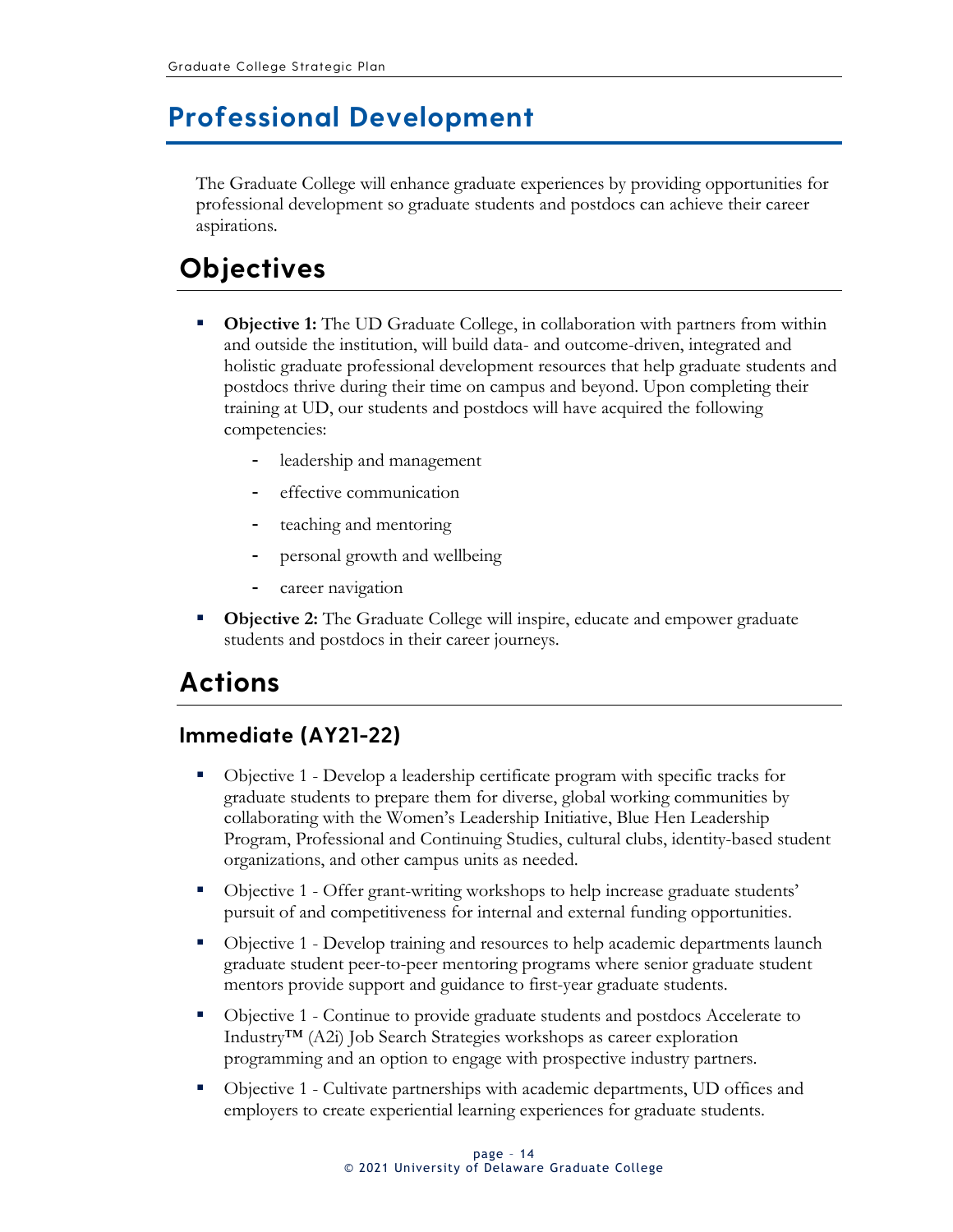- Objective 1 Enhance connections between doctoral students and doctoral alumni by launching and managing a pilot Grad LEAP alumni mentoring program.
- Objective 1 Establish postdoctoral leadership fellow positions to help build a postdoc community. The fellows will create opportunities for postdocs to connect with one another through National Postdoc Appreciation Week events, postdoc Slack channel, and community-building events throughout the year.
- Objective 1 Develop and manage a tiered teaching certificate program for graduate students and postdocs that includes topics such as inclusive teaching practices, understanding and identifying implicit bias, Title IX, campus climate, and the history of racism and DEI practices at UD.
- Objective 2 Support career development of graduate students and postdocs by providing 1-on-1 career assistance to help them navigate the job search process and prepare effective application materials.
- Objective 2 Promote employment opportunities from employer partners to focus on academic departments within UD and A2i academic partner institutions.

#### <span id="page-17-0"></span>**Mid-Term (AY21-22 to AY23-24)**

- Objective 1 Organize and host events and programs, such as the *Three-Minute* [Thesis,](https://gradschool.utexas.edu/three-minute-thesis) to create opportunities for students and postdocs to translate their graduatelevel skills and communicate their scholarly activities to a broad range of audiences.
- Objective 1 Collaborate with UD's College of Arts and Sciences' Writing Center and Research Office to offer training on book and article writing to enhance students' publishing skills.
- Objective 1 Develop a visual, digital and social media communication certificate program in collaboration with Professional and Continuing Studies to help graduate students and postdocs present and promote their research and professional experiences in multimedia and multiplatform applications.
- Objective 1 Provide support and community to graduate students from traditionally underserved and marginalized populations through collaborative partnerships with campus units and match students with peers, faculty and staff.
- Objective 1 Curate online resources for graduate students and postdocs to help them navigate advisor-advisee relationships.
- Objective 1 Co-develop a comprehensive personal development and wellbeing program with campus partners to provide a full year of events on topics that enhance graduate student experiences.
- Objective 1 Coordinate with Professional and Continuing Studies, colleges and academic affairs units to develop credit and noncredit (transcript notation) graduatelevel certificate programs to help graduate students and postdocs acquire highdemand skills.
- Objective 2 Continue to conduct focus groups and surveys with diverse groups of graduate students to receive feedback/perception about current services and make recommendations about future offerings. Focus on BIPOC and URM students to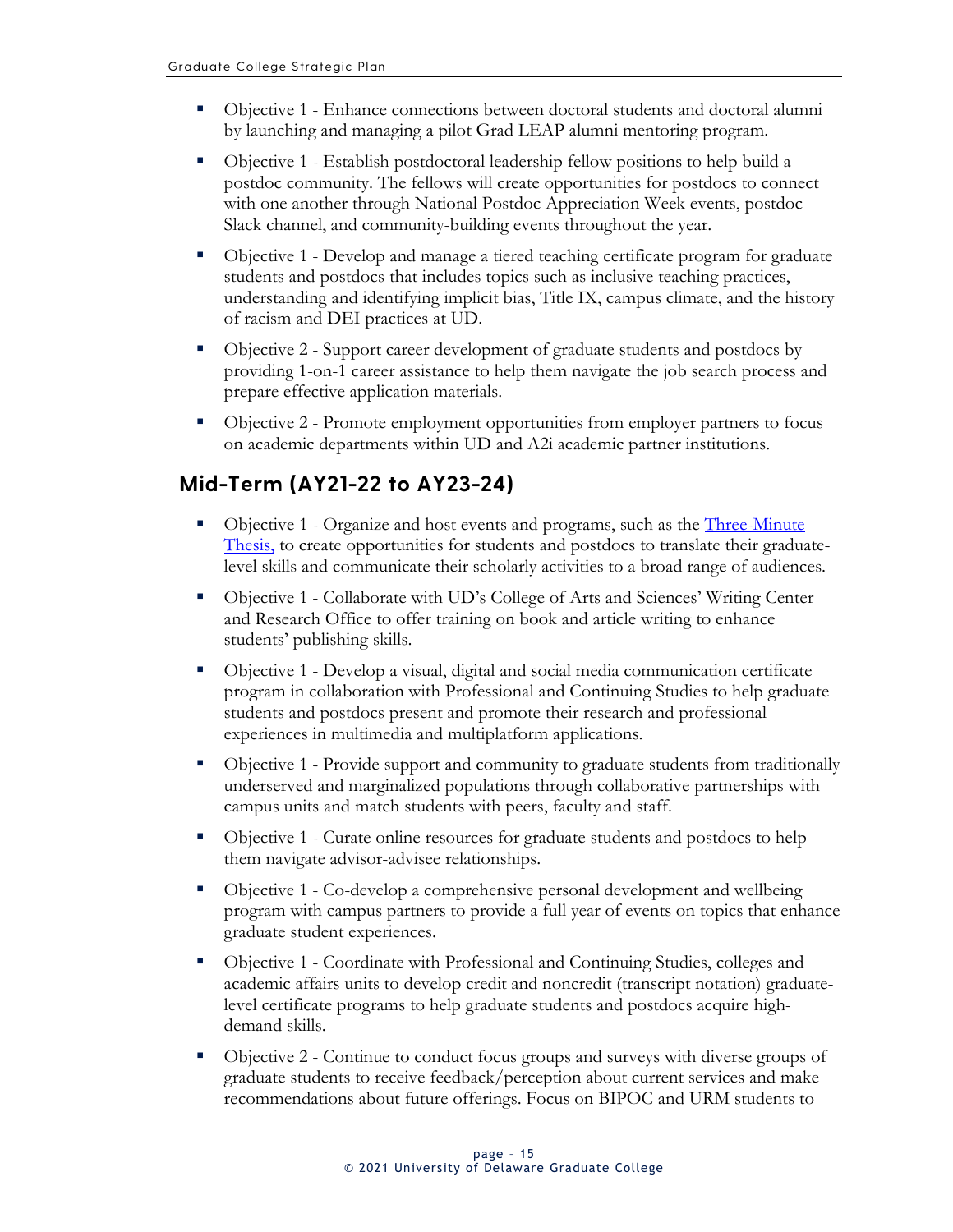create career and professional development programs and resources tailored to these students.

- Objective 2 Develop and standardize the use of doctoral and master's student [Individual Development Plans](https://gradschool.cornell.edu/career-and-professional-development/pathways-to-success/create-your-plan/) across all graduate programs to help students define and achieve their academic and professional goals.
- Objective 2 Create and market a portfolio of on- and off-campus learning opportunities for high-demand skills to boost transferable skills, enrich our graduates' lives and increase their employability.

#### <span id="page-18-0"></span>**Long-Term (AY21-22 to AY25-26)**

- **Dipective 1 In collaboration with the Career Center, Lerner Career Services and** ISSS, further determine the needs of international students within each college concerning transitioning to U.S. culture, wellness, and professional development and career success. Co-develop responsive programs and funding opportunities within and across colleges.
- Objective 1 Create a framework and training for the Career Ambassadors Program to (1) help raise awareness of professional and career development opportunities offered by the Graduate College and (2) develop tailored programming that meets the needs of the specific student population.
- Objective 2 Fundraise to expand [graduate student professional success awards](https://www.udel.edu/academics/colleges/grad/current-students/funding/) supporting training, professional development, conference participation and internship or research grants.
- Objective 2 Develop the syllabus and create content for the Graduate Student Career Management Course in Canvas to provide career development resources and interactive career skill-building activities and track student engagement level over the course of their graduate training.
- Objective 2 Showcase graduate students and postdocs who have previously won external grants and fellowships on the Graduate College website to create a learning community of peers that can provide guidance and feedback on grant applications.

### <span id="page-18-1"></span>**Metrics**

#### <span id="page-18-2"></span>**For Overall Professional Development**

- **Percentage of stakeholders who utilize professional development resources or are** engaged with the professional development team via program requests or participating in one of the initiatives.
- **Percentage of stakeholders who are satisfied with professional development** resources (by degree programs, disciplines and demographics).
	- Students (by degree programs, disciplines and demographics)
	- Graduate student organizations
	- Chairs and program directors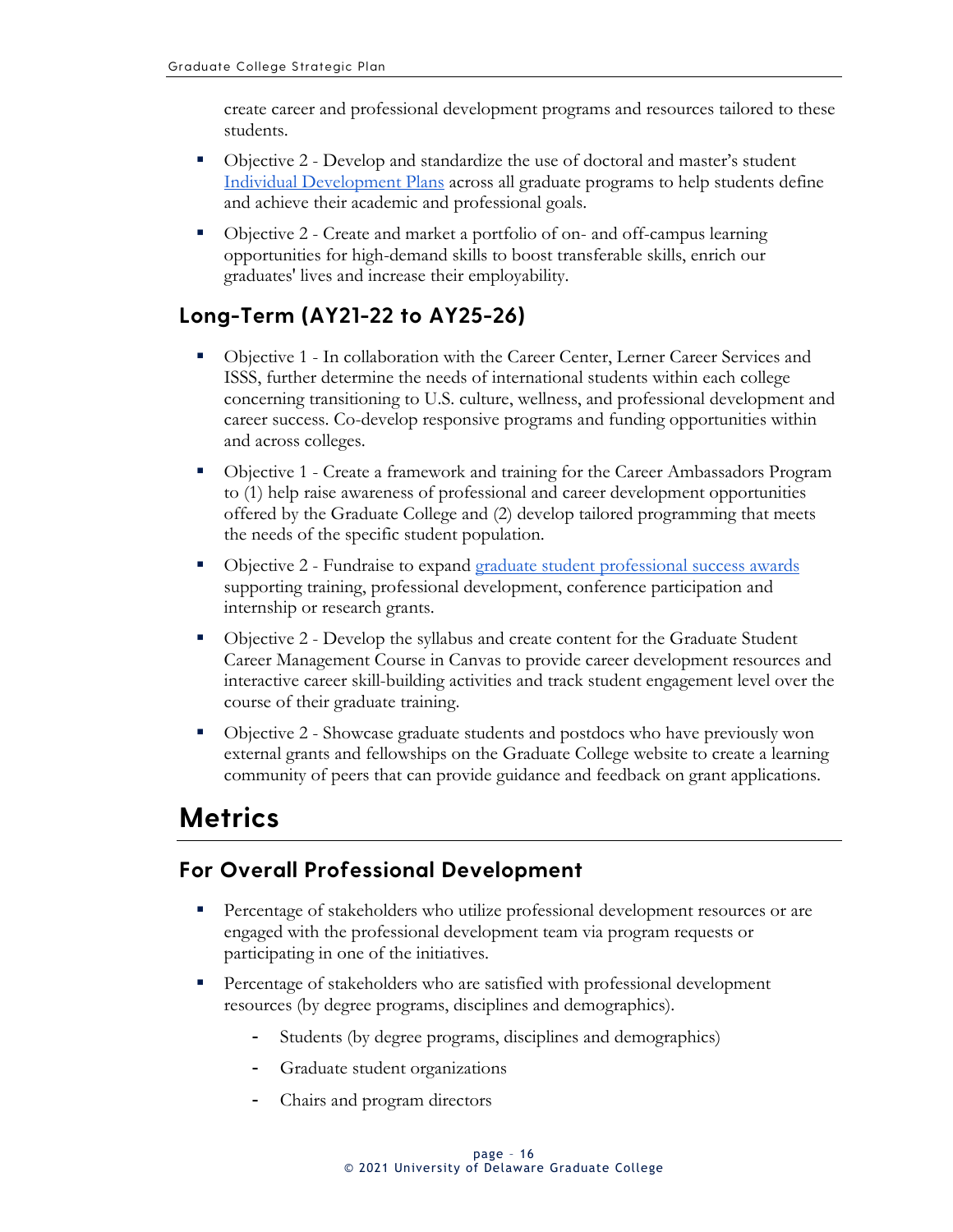Graduate program coordinators

#### <span id="page-19-0"></span>**For Leadership and Management Competency**

- Leadership certificate is in place by December 2022.
- Number of graduate students participating in leadership certificate broken down by demographic, degree program, college and discipline.

#### <span id="page-19-1"></span>**For Teaching and Mentoring Competency**

- Higher education teaching certificate is in place by September 2022.
- Number of graduate students participating in the higher education teaching certificate program broken down by demographic, degree program, college and discipline.
- **Percentage of graduate students who strongly agree UD prepared them to be an** effective teacher in a postsecondary education setting.

#### <span id="page-19-2"></span>**For Career Navigation Competency**

- **Percentage of graduate students who strongly agree UD prepared them to** successfully lead and manage people and projects.
- **Percentage of graduate students who are confident they will graduate with the skills** and knowledge to be successful a) in the job market and b) in the workplace (measure in first year and at graduation).
- **Percentage of graduate students who strongly agree they are confident in their** abilities to succeed in a global workplace and with colleagues from diverse backgrounds and ideas.
- Percentage of graduate students who believe their graduate programs will lead to a good job within their discipline (measure in first year and at graduation).
- Percentage of graduate students who strongly agree they are confident about their career direction.
- **Percentage of graduates indicating a high level of career and personal success five** and 10 years after graduation as measured by their wellbeing, employment metrics and satisfaction.
- **Percentage of graduate students receiving career advice, mentorship, job shadowing** experiences, and internship and job search assistance from UD graduate program alumni before graduation.
- **Percentage of recent graduate student alumni who circle back to provide career** advice, mentorship, job shadowing experiences, and internship and job search assistance to current students due to the value of support they received while in their programs.
- Percentage of graduate students who strongly agree UD provides an expansive and relevant network of employers and alumni to engage for internship opportunities, jobs and career guidance.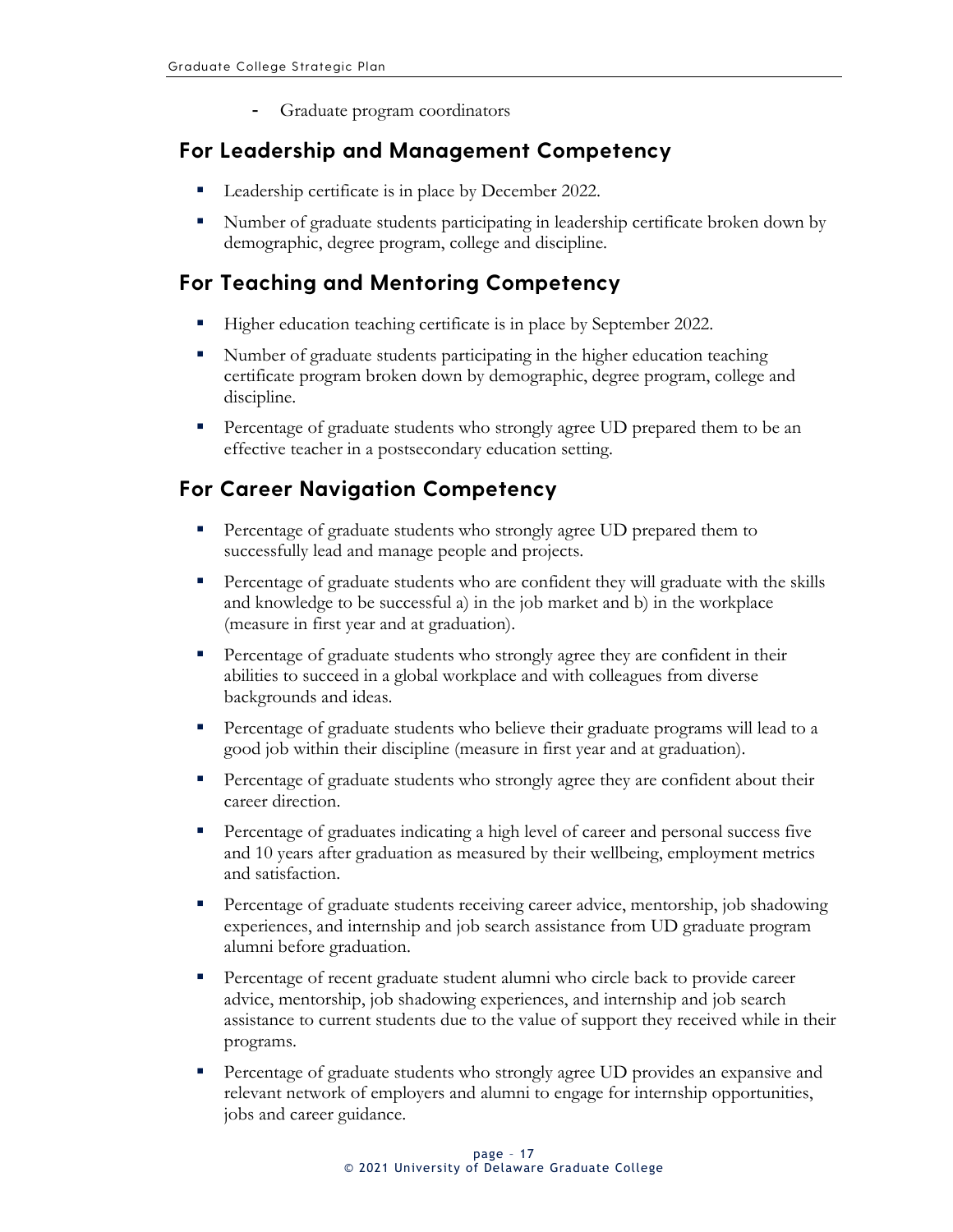- **Percentage of graduate students completing internships, field experiences, job** shadowing, clinical experiences and faculty-supervised research.
- Number of colleges and academic departments with structured alumni networks in place to support graduate students and departmental initiatives.
- **Percentage of academic departments and programs utilizing Individual Development** Plans as part of their advising programs and percentage of doctoral and master's students actively using their plans.

#### <span id="page-20-0"></span>**For Communication Competency**

- Increased success in students securing competitive internal and external funding and awards as measured by:
	- Percent of doctoral students with year-round funding in their first five years.
	- Number of competitive awards given for travel, language courses, project supplies and other enrichment resources.
	- Number of students applying for and winning internal and external grants and fellowships.
	- Achieve equity in students pursuing and securing internal and external funding opportunities based on race, ethnicity and other demographics. Measured by tracking the number of funding opportunities graduate students applied to and awarded and analyze the data based on various demographics.
- Percentage of graduate students who strongly agree that they are confident in their ability to understand and articulate their skills, experiences, research and academic or professional goals in writing, online and verbally.
- Percentage increase in graduate students with published articles within three years of graduation.

#### <span id="page-20-1"></span>**For Personal Growth and Wellbeing Competency**

- Number of programs, events or workshops on the topics of wellness, mental health and personal growth.
- **Percentage of graduate students who strongly agree that UD is committed to their** wellness, mental health and personal growth.
- Number of graduate students participating in Grad LEAP broken down by demographic, degree program, college and disciplines.
- Number of graduate alumni participating in Grad LEAP broken down by demographic, degree program, college and disciplines.
- Number of academic departments participating in or utilizing peer-to-peer mentoring resources.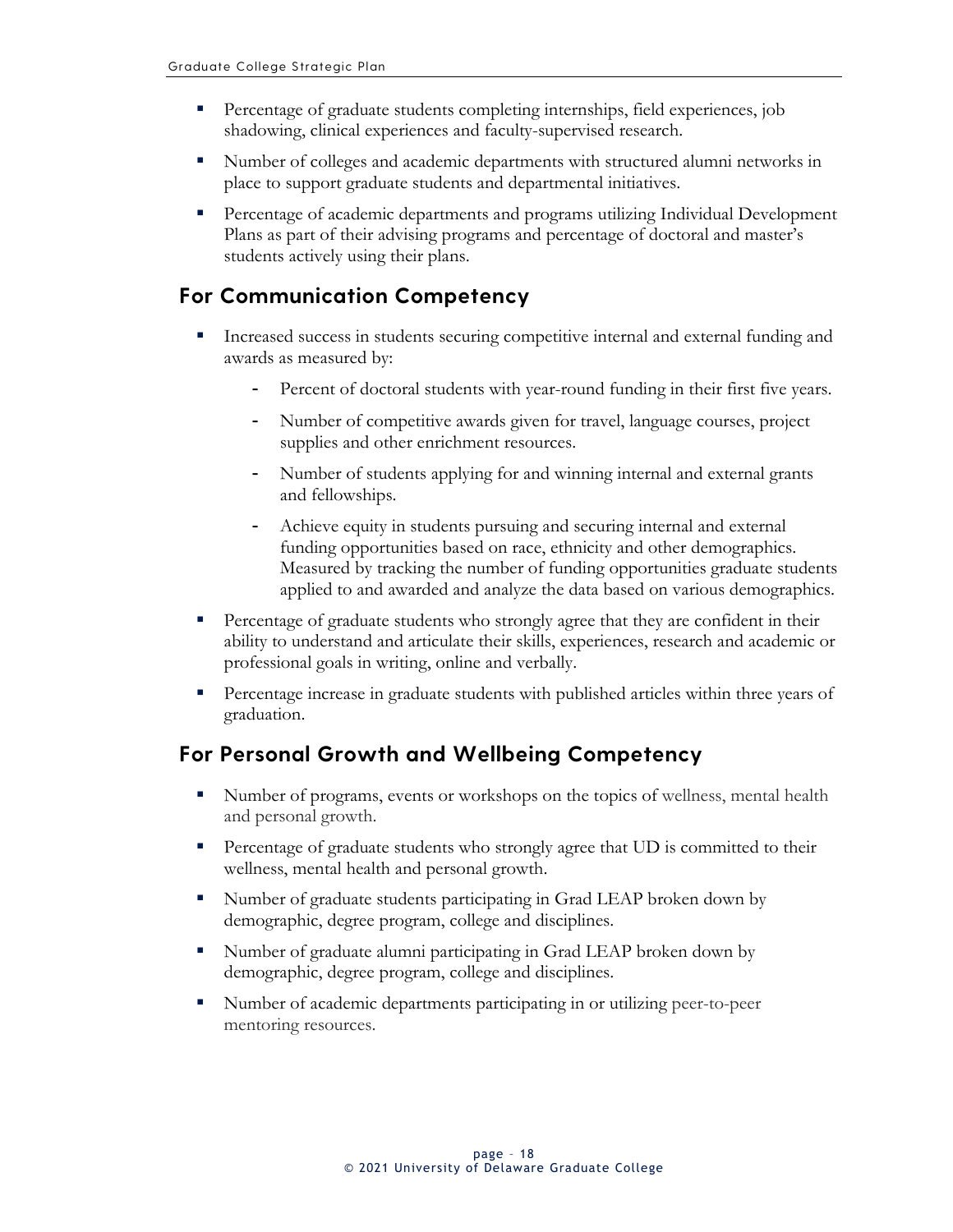### <span id="page-21-0"></span>**Recruitment and Retention**

The Graduate College will enhance graduate experiences by recruiting and retaining the best and brightest students.

# <span id="page-21-1"></span>**Objectives**

- **Dbjective 1:** Work with graduate programs to implement admissions practices that employ holistic approaches to minimize bias in the admissions process.
- **Objective 2:** Leverage student retention data and best practices so that our students thrive intellectually and attain access to their professional aspirations.
- **Differencerive 3:** Establish informed Graduate College recruitment goals for the entire University that:
	- Develop goals based on U.S. and global graduate enrollment trends, costs and projections as well as market demands.
	- Maintain a sustainable balance between master's, terminal master's, doctoral and certificate programs.
	- Account for existing capacity and other strategic interests at UD.
	- Incorporate a healthy strategy that includes internal recruitment where appropriate.
	- Incorporate a diverse, robust and pragmatic international strategy.
	- Build graduate cohorts that include domestic graduate demographics that are similar to those of the United States.
	- Build international graduate demographics that are similar to those worldwide.
- **Objective 4**: Develop a robust University-wide marketing and recruitment strategy that:
	- Achieves the Graduate College recruitment goals.
	- Recruits UD undergraduates in a systematic way by providing a "one-stop" mechanism, such as a Graduate Program Fair for UD undergraduates and those at selected colleges in our region to learn about UD's graduate programs.
	- Distinguishes between internal and external recruiting and includes plans for each.
	- Works harmoniously with other colleges.
	- Develops pipelines from UD summer programs.
	- Clearly articulates what distinguishes UD graduate education.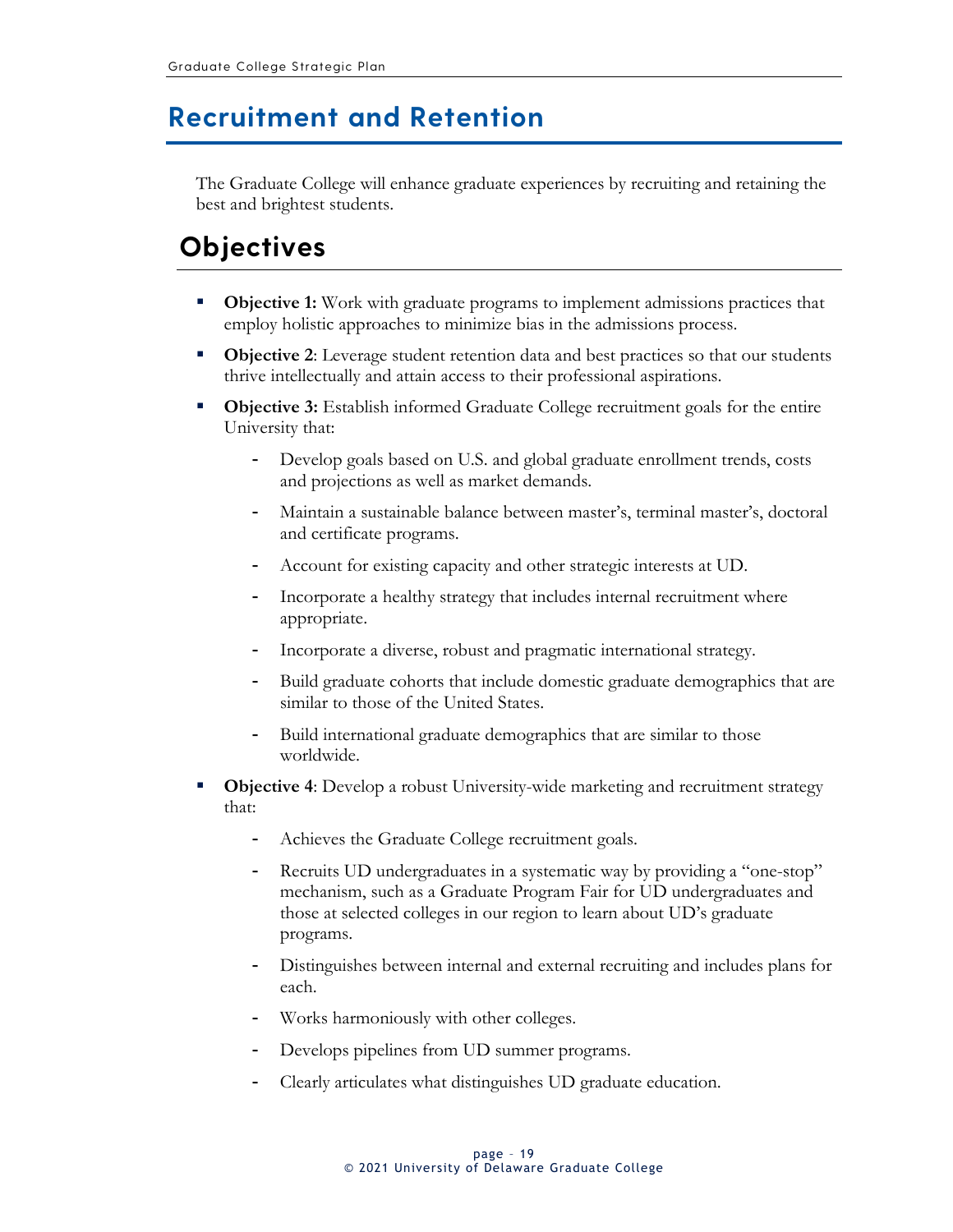# <span id="page-22-0"></span>**Actions**

#### <span id="page-22-1"></span>**Immediate (AY21-22)**

- Objective 1 Hold workshops on minimizing bias in graduate admissions to educate graduate program and academic college leadership on promising practices around holistic admissions.
- Objective 2 Devise methods to assess the overall effectiveness of the existing graduate student and postdoctoral researcher support services provided by the Graduate College and the other UD units. Implement new retention strategies based on these assessments.
- Objective 2 Continue and strengthen efforts aimed at meeting needs unique to graduate students and postdoctoral researchers from underrepresented or marginalized backgrounds.
- Objective 3 Gather recruitment goals and priorities from UD president and college deans.
- Objective 3 Research U.S. and global graduate enrollment trends (including tuition costs) and projections for the next 1-5 years.
- Objective 3 Research UD capacity (housing, instructors, classroom space, lab space, etc.) for additional graduate students.
- Objective 3 Develop a strong plan for internal recruiting centrally and at program level.
- Objective 3 Identify major local and regional graduate fairs. Develop an annual plan for attending these fairs.
- Objective 4 Develop annual marketing and recruitment plans that includes tasks, subtasks, dates, resource assignments, and budgets and considers the recruitment of internal and external candidates.
- Objective 4 Gain annual budgeting approval for marketing and recruitment plans.
- Objective 4 Build relevant and compelling messaging that complements the marketing and recruitment goals and associated plans, campaigns and tasks.

#### <span id="page-22-2"></span>**Mid-Term (AY21-22 through AY23-24)**

- Objective 1 Identify and implement appropriate changes to the central graduate application and review process to provide information to all graduate programs that will facilitate holistic admissions.
- Objective 1 Create discussion groups/communities of practices for graduate program leaders to share successes and challenges in their implementation of holistic admission practices.
- Objective 1 Identify and implement policies and practices in other Graduate College initiatives that incentivize the use of holistic admissions practices (e.g., questions on admissions practices in funding nomination/application processes).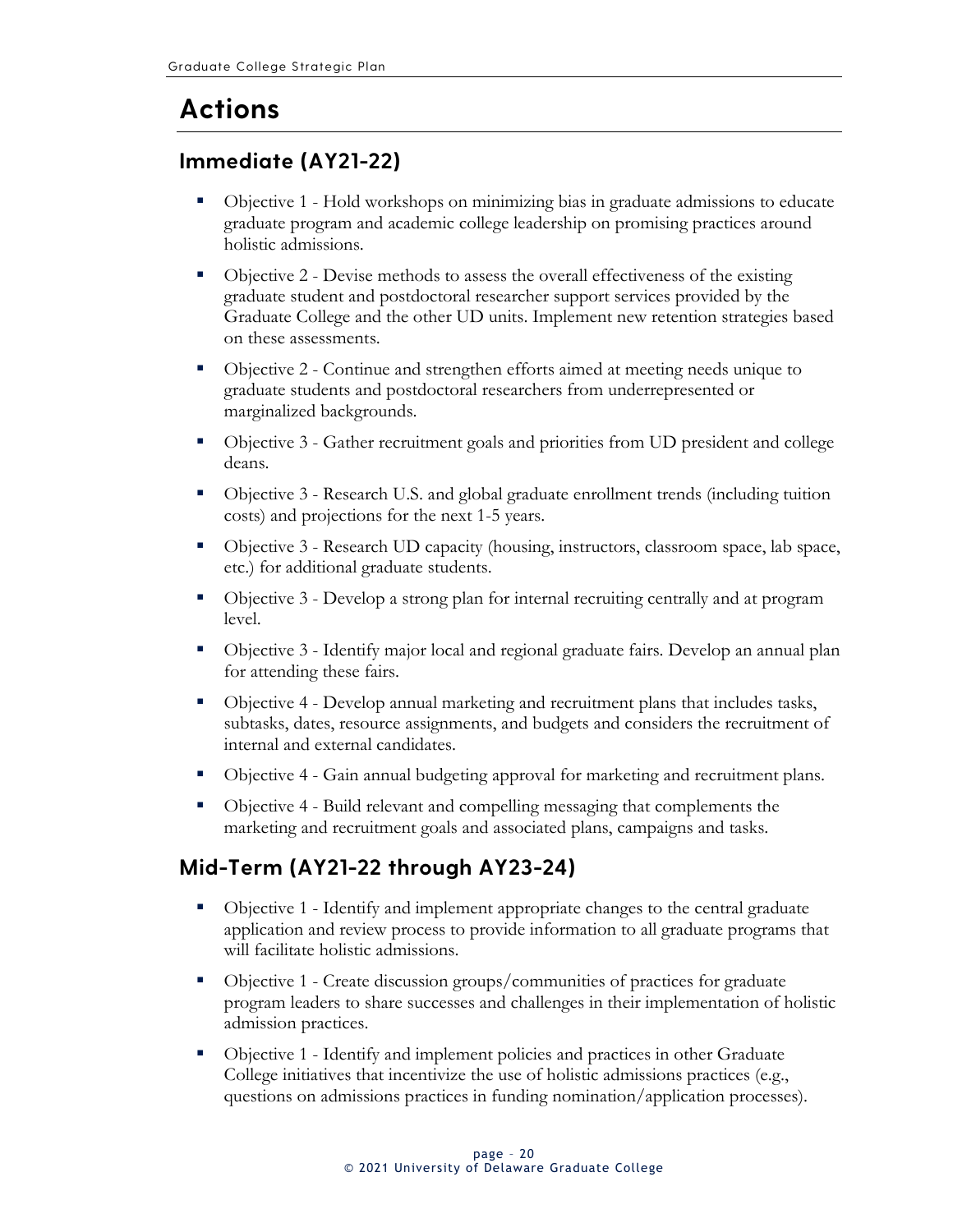- Objective 3 Conduct cost and ROI studies to determine high-demand, high-return graduate programs.
- Objective 3 Develop a list of schools for minority recruitment, both centrally and for specific programs/disciplines, then develop relationships with those institutions that will lead to a pipeline of students from them.

#### <span id="page-23-0"></span>**Long-Term (AY21-22 through AY25-26)**

- Objective 2 Research housing interests/requirements of graduate students and postdocs at various ages and life stages. Advocate for campus to build and/or procure housing that meets those needs.
- Objective 3 Hire or appoint a part-time or full-time Graduate College recruiter with the responsibility to recruit for UD Graduate programs.
- Objective 3 Create an industry outreach position/function within the Graduate College where the primary focus is relationship-building, needs analysis and program development.
- Objective 3 Identify opportunities for graduate recruitment efforts to partner with designated international recruitment unit(s) for both undergrad and grad level. These efforts include, but are not limited to:
	- Supporting faculty involvement in recruitment trips/webinars and international yield events.
	- Streamlining international transfer or joint degree negotiating procedures. For example, when negotiating with an overseas higher education institution on joint degree operations  $(2+2 \text{ or } 1+3)$ , involve the Graduate College to bring up 1+1 master's or even Ph.D. degrees on the table.

# <span id="page-23-1"></span>**Metrics**

- Graduate student degree completion rate broken out by program and demographics, relative to aspirations of incoming cohort.
- **Postdoc satisfaction from survey responses.**
- **Written statements of recruitment and retention goals and priorities.**
- Reputable reports from organizations like EAB, Hanover, etc.
- **Written statements of housing capacity from campus housing stakeholders.**
- Responses on surveys by demographic group; retention and graduation rates by demographic group.
- Number of institutions identified, number of students from those institutions applying to UD summer and graduate programs, other measures of quality partnership (seminars at each institution, research collaborations, etc.)
- Various action item outputs, including:
	- Documented, approved plan with tasks, resources, dates, expenses, etc. built in a project management system.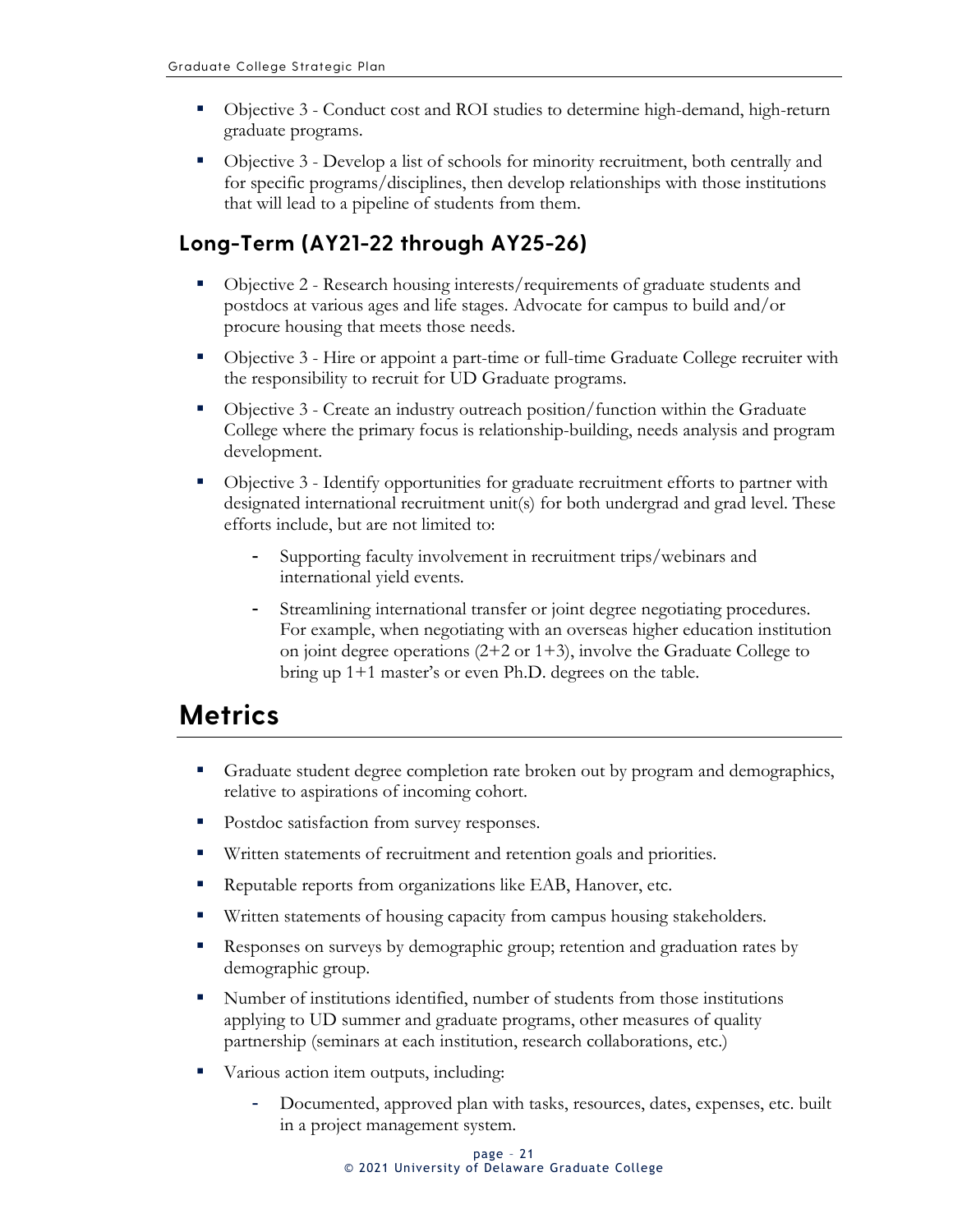- Written budget approval from all campus stakeholders. Note that budgets could cross colleges and units.
- Output used in web copy, advertisements, recruitment letters/emails, etc.)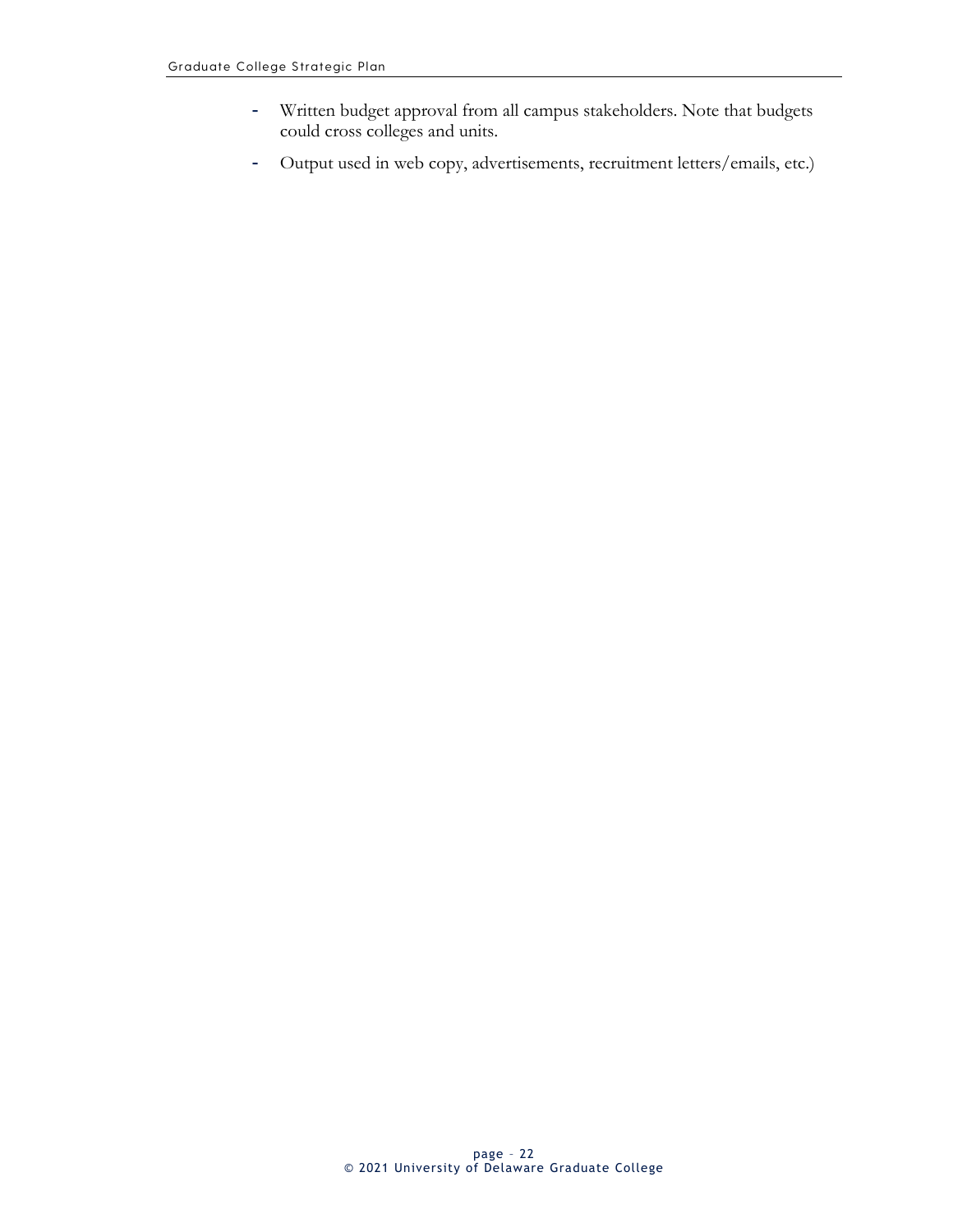# <span id="page-25-0"></span>**Graduate and Postdoctoral Research, Scholarship and Creative Expression**

The Graduate College will enhance graduate experiences by supporting, developing and enhancing opportunities for graduate and postdoctoral research, scholarship and creative expression.

### <span id="page-25-1"></span>**Objectives**

- **Objective 1:** Use discretionary research funds (e.g., fellowships and awards) to advance the aims of the Graduate College. These aims include:
	- Removing barriers to DEI.
	- Promoting interdisciplinary activities.
	- Supporting terminal master's on par with doctoral programs.
	- Partnering with funding agencies to pursue training grants.
- **Objective 2:** The Graduate College will develop, deploy and amplify positive research mentorship practices.

Studies show that positive mentoring practices have a tremendous impact on successful retention and graduation of graduate students, and they set graduate students and postdoctoral scholars on the road to successful careers. Further, many funding agencies have recently raised their expectations around mentoring expectations for their funding recipients. Therefore, providing resources to improve mentorship capacity at UD is important for the Graduate College. Additionally, incentivizing positive mentoring behavior through funding opportunities and other mechanisms as appropriate can provide the encouragement for resistant programs and advisors to implement at least a basic level of mentorship practices.

Not only are there valuable mentoring resources for faculty advisors, but providing mentorship training for graduate students and postdoctoral scholars can help them be better mentees now, as well as better mentors now and throughout their careers. The National Academies of Science, Engineering, and Medicine published a report in 2019 around mentorship that provides valuable resources that can guide efforts at UD. Further, various training opportunities are available, including free online Optimizing the Practice of Mentoring training through the University of Minnesota and paid opportunities through the Center for the Improvement of Mentored Experiences in Research (CIMER) at the University of Wisconsin-Madison for both mentor training and train-the-trainer training.

**• Objective 3:** The Graduate College will support and amplify interdisciplinary graduate and postdoctoral research activity.

While graduate students and postdoctoral scholars are gaining key discipline-based skills from their academic programs and research advisors, it is also important to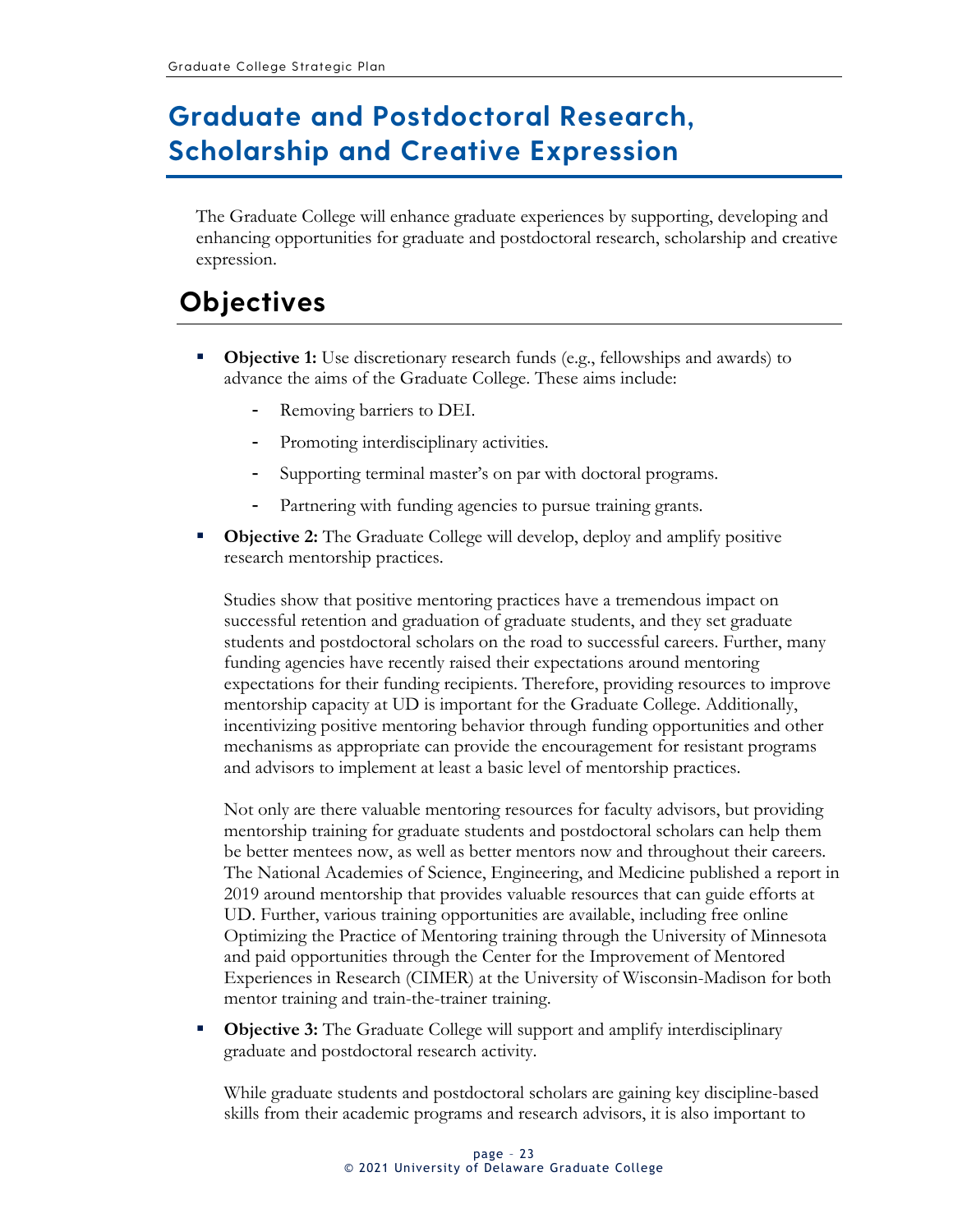support the development and implementation of opportunities to support general research- and scholarship-related skills and knowledge of campus facilities/resources that can be beneficial to the research/scholarship activities. This includes support of skills around writing proposals, such as ways to search for opportunities and project management skills necessary to prepare successful applications.

**Objective 4:** Create opportunities for graduate students and postdocs to share their research and scholarship with others and to learn to share constructive feedback with one another.

Communication and dissemination of scholarship is crucial to the success of our graduate students and postdocs. Therefore, the Graduate College should foster opportunities to develop these communication skills. Similarly, it is important for graduate students and postdocs as experts and scholars to develop the skills needed to reach a wide range of audiences.

## <span id="page-26-0"></span>**Actions**

#### <span id="page-26-1"></span>**Immediate (AY21-22):**

- Objectives 1-4 Clearly articulate the purposes, processes and policies underlying all Graduate College-funded awards, fellowships and tuition waivers.
- Objective 1 Develop policies for reallocating assets in the support of external training grants (e.g., matching and cost-shares).
- Objective 2 Review all Graduate College-funded awards, fellowships and tuition waiver programs for barriers, unstated expectations, redundancy and opacity.
- Objective 3 Launch a pilot for the Graduate and Postdoc Frontier program
- Objective 4 Form a standing Graduate Research Forum Committee consisting of students, faculty and staff. The committee's mission is to plan and execute the Graduate Research Forum.

#### <span id="page-26-2"></span>**Mid-Term (AY21-22 through AY23-AY24):**

- Objective 1 Provide opportunities for faculty members to interact with and recruit graduate students and postdoctoral scholars from all populations, especially underrepresented groups and international. (Also advances objectives in Recruitment and Retention.)
- Objective 1-2 Create a single Graduate and Postdoc Research Guide for graduate students and postdocs, which includes sponsored fellowships, research facilities, key offices and research training workshops.
- Objective 2 Provide promising practices on successful recruitment and retention of mentees from underrepresented groups or international populations. (Also advances objectives in Recruitment and Retention.)
- **D** Objective 2 Provide Center for the Improvement of Mentored Experiences in Research (CIMER) training for faculty and postdocs.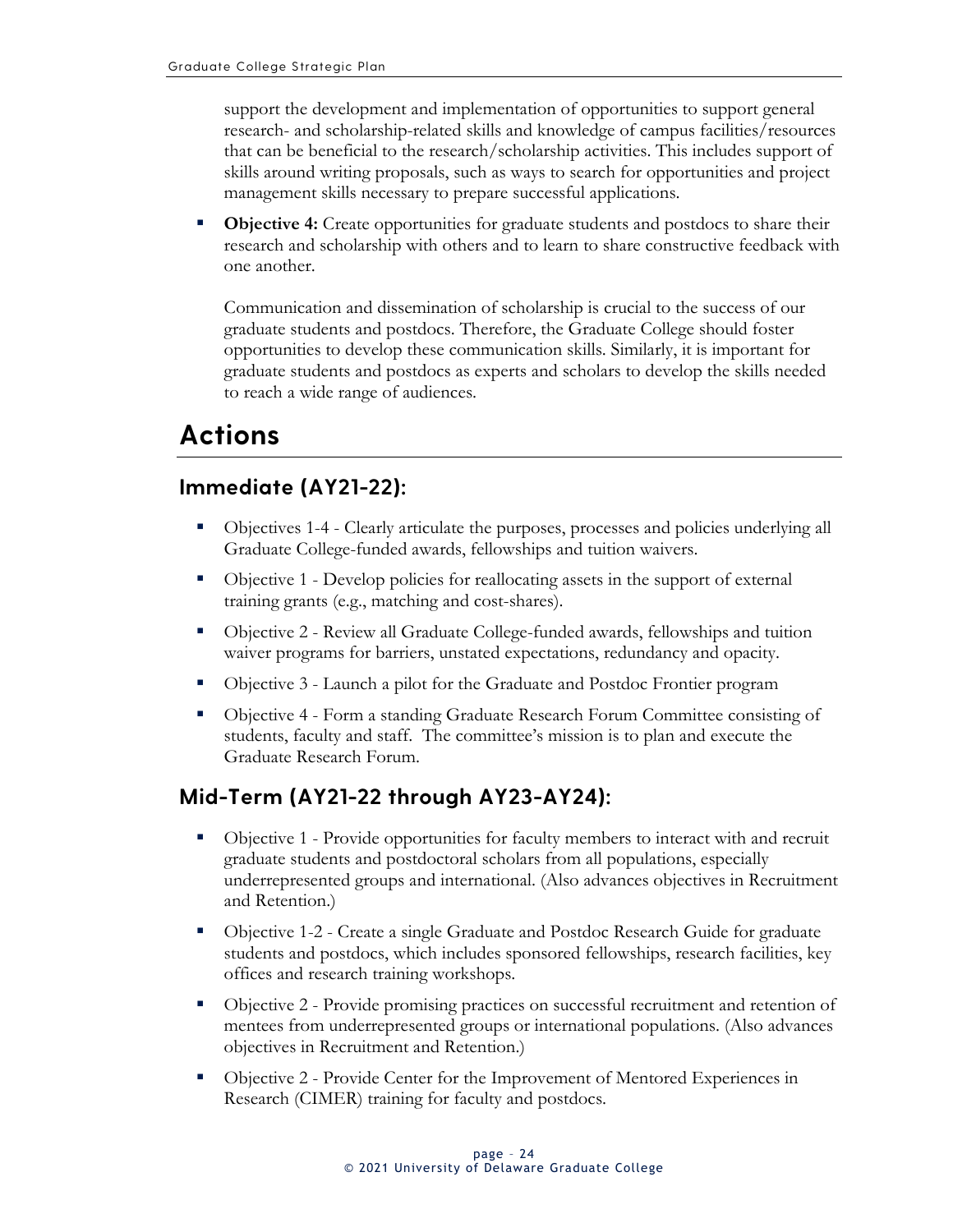Objective 2-4 - Create new opportunities for interdisciplinary research and amplify existing ones.

#### <span id="page-27-0"></span>**Long-Term (AY21-22 through AY25-AY26):**

- Objective 1 Create a seed fund for independent, collaborative graduate student and postdoc endeavors.
- Objective 2 Provide training opportunities for faculty, postdoctoral scholars and graduate students focused on building successful research groups.
- Objective 2 Develop communities of practice for faculty members who have graduate students and postdoctoral scholars from underrepresented populations to support their ability to serve as quality mentors for those researchers.
- Objective 2 Identify appropriate incentives to encourage participation in research mentor training workshops and continued implementation of positive mentoring practices.
- Objectives 2-4 Create new opportunities for interdisciplinary research and amplify existing ones.
- Objective 3 Seek opportunities to involve graduate students in faculty early-career opportunities (e.g., proposal writing workshops and other offerings).
- Objective 4 Explore ways to invigorate Graduate Student Research Forum, including involving deeper involvement from colleges and alumni.

### <span id="page-27-1"></span>**Metrics**

- **•** Outputs from action items.
- Numbers of large training grants (T32, T99, NRT, LSAMP BtD, AGEP, etc.) and sponsored training projects submitted/awarded.
- Interdisciplinary research activity. Aligns with draft UD strategic plan around interdisciplinary activity.
- **Research participation by demographics and disciplines measured by fellowships** awarded and UD research expenditures.
- Philanthropy supporting graduate stipends.
- Number of faculty on campus receiving research mentorship training broken out by faculty rank.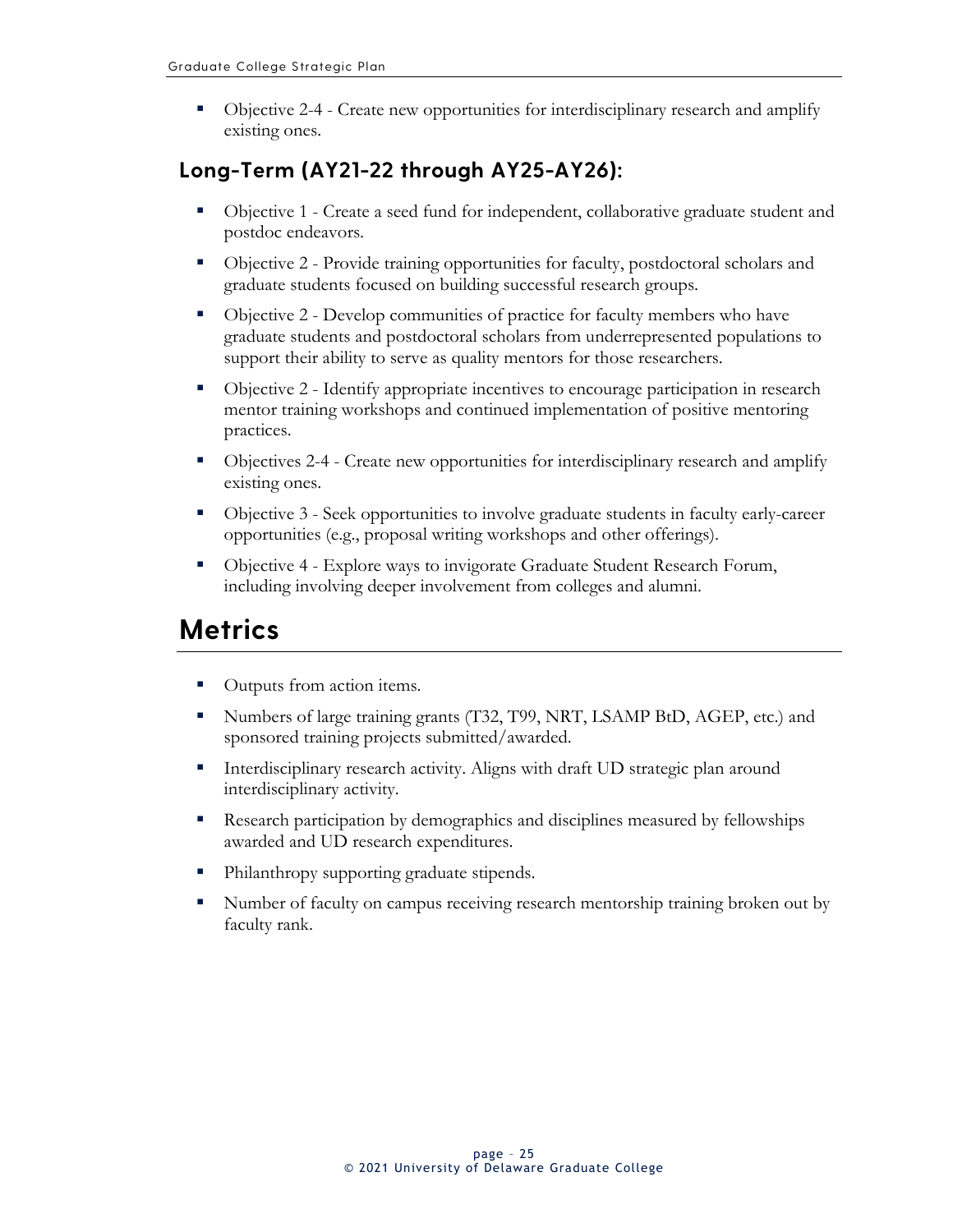# <span id="page-28-0"></span>**Appendix**

### <span id="page-28-1"></span>**Graduate College Strategic Plan Working Groups**

#### <span id="page-28-2"></span>**Community**

- **Mary Martin (Chair - Graduate College)**
- Ioannis Vasileios Chremos (Graduate Student Government)
- **I** Janica Cimo (OISS)
- Freda Patterson (Graduate College Council Student Life)
- Katarina Smiljanec (Graduate Student Government)
- **Michael Vaughan (Office of Equity & Inclusion)**
- **Brad Wolgast (Center for Counseling and Student Development)**
- Ryan Zurakowski (Graduate College Council Student Life)

#### <span id="page-28-3"></span>**Innovation**

- **George Irvine (Chair – UD Online/Professional and Continuing Studies)**
- **Laura Desimone (Graduate College Council/ICC)**
- **Sam Lee (Graduate College Council)**
- **Mary Martin (Graduate College Council member)**
- Charlie Riordan (Research Office)
- **Eric Sterin (Graduate Student Government)**

#### <span id="page-28-4"></span>**Professional Development**

- **Nathan Elton (Co-Chair - Career Services)**
- **Suprawee Tepsuporn (Co-Chair - Graduate College)**
- Ann Bell (Graduate College Council)
- Tia Ouyang (Graduate Student Government)
- Karin Silbernagel (Graduate College Council)